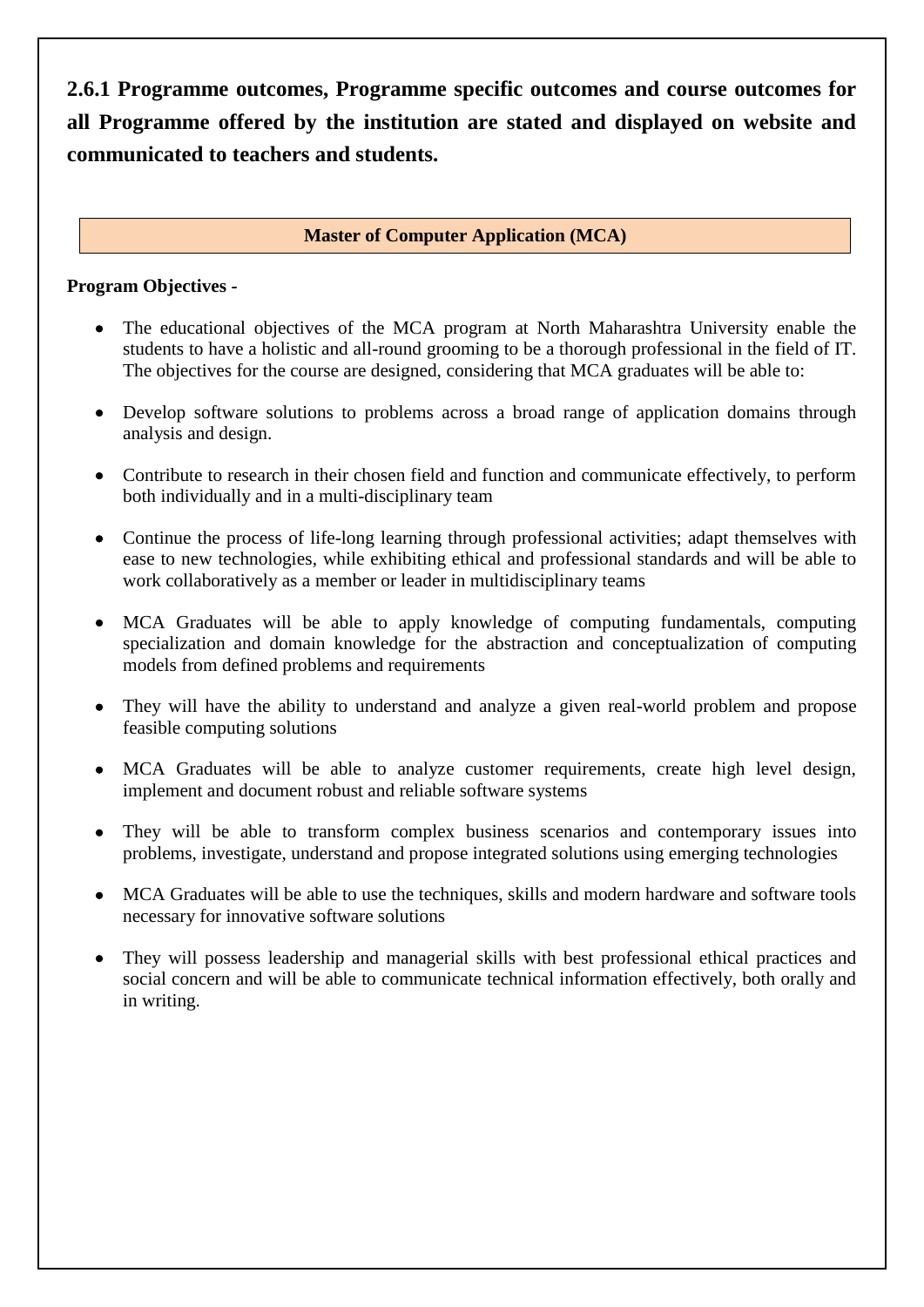### **Master in Business Management (Computer Management) [MMS (CM)]**

### **Program Objectives:**

- The main objective of this course is to develop future managers for offices and/or software developers, support professionals, who would meet, the dynamic needs of the industry in a competitive and challenging environment.
- The program aims at providing expertise to students in different Office support system and software development area.

### **The broad objectives of the Program are:**

- To equip the students with requisite knowledge, skills and right attitude necessary to provide effective software development skills in a global environment.
- To prepare students for respectable career in the Software Design, Development & Testing. Also in Software Support, e-commerce, e-business, e-banking, eservices, e-governance etc. Or in business management domain where management is augmented by information communication technology.
- To develop inter-twining competence in the field of Commerce and Management, Computing Skill and Computational Tools.
- To prepare students for respectable career in the Software Design, Development & Testing. Also in Software Support, e-commerce, e-business, e-banking, e-services, e-governance etc. Or in business management domain where management is augmented by information communication technology.
- To develop inter-twining competence in the field of Commerce and Management, Computing Skill and Computational Tools.
- To develop students as Cyber Security experts, Information System Auditors.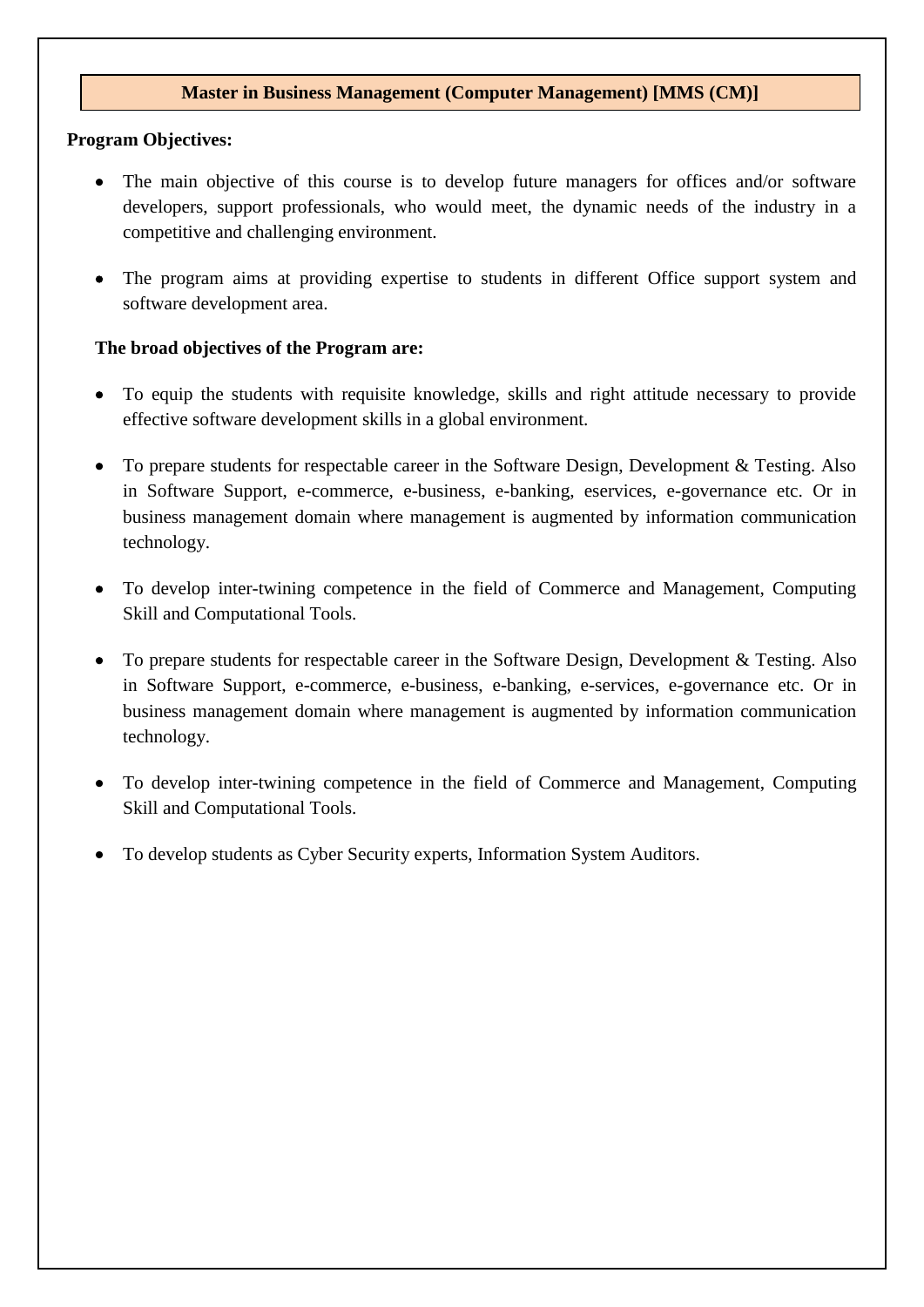| Code | <b>Course Name</b>                                          | <b>Course Objectives</b>                                                                                                                                                                                                                                       |
|------|-------------------------------------------------------------|----------------------------------------------------------------------------------------------------------------------------------------------------------------------------------------------------------------------------------------------------------------|
| 1.1  | Principles of Management                                    | • To acquaint the students with the basic Business Management<br>concept & process.                                                                                                                                                                            |
| 1.2  | <b>Financial Accounting</b>                                 | • To prepare students about important financial accounting<br>concepts and understand usage of<br>• Tally ERP software.                                                                                                                                        |
| 1.3  | Web Designing and Web<br><b>Authoring Tools</b>             | • To prepare students in web designing using various web tools.                                                                                                                                                                                                |
| 1.4  | ICT fundamentals & Office<br>Automation                     | • To prepare students in understanding ICT basics and to make<br>aware of Office automation using MS- Office.                                                                                                                                                  |
| 1.5  | Programming in C                                            | • To Train students with basic concepts of programming using<br>$C$ .                                                                                                                                                                                          |
| 1.6  | Lab I-Practical on Tally ERP<br>& Web Designing             | • To understand account terms in Tally.<br>• To handle account transaction using tally.<br>• To understand HTML Language.                                                                                                                                      |
| 1.7  | Lab II-Practical on Office<br>Automation & C<br>Programming | • To prepare students in understanding ICT basics and to make<br>aware of Office automation using MS- Office.<br>• To Train students with basic concepts of programming using<br>$C$ .                                                                         |
| 2.1  | <b>Communication Skills</b>                                 | To study the personality development of individuals in the<br>micro perspective.<br>To provide employability skills<br>To know the process of Interview Techniques & Group<br>discussion.<br>To understand the needs and benefits of written<br>communication. |
| 2.2  | <b>Management Information</b><br>System                     | To develop the knowledge about process of MIS and its<br>application to the business for decision making process.                                                                                                                                              |
| 2.3  | <b>System Analysis and Design</b>                           | The course has been designed to provide a foundation of<br>systems principles and an understanding of System<br>development.                                                                                                                                   |
| 2.4  | <b>RDBMS</b>                                                | To prepare students in using and managing databases.<br>$\bullet$                                                                                                                                                                                              |
| 2.5  | <b>Object Oriented Programming</b><br>using $C++$           | To train students in programming using object oriented<br>concepts with $C_{++}$ .                                                                                                                                                                             |
| 2.6  | Lab III-Practical on RDBMS                                  | To prepare students in using and managing databases.<br>$\bullet$                                                                                                                                                                                              |
| 2.7  | Lab IV-Practical on $C++$                                   | To train students in programming using object oriented<br>$\bullet$<br>concepts with C++.                                                                                                                                                                      |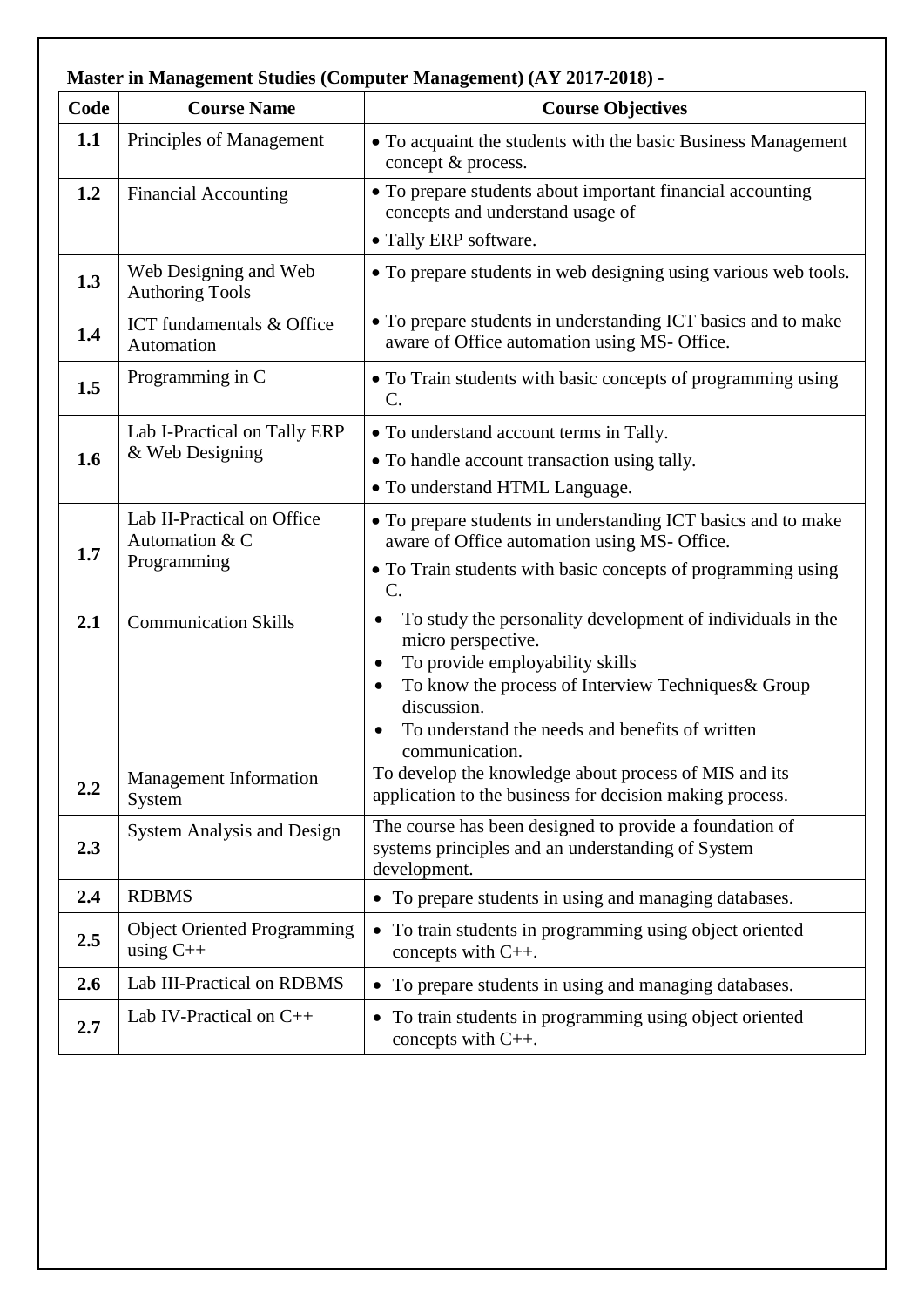# **Master in Business Management (Computer Management) (MBM) (AY 2015-2016) -**

| <b>SEM</b> | <b>Subject Name</b>                                   | <b>Course Objective</b>                                                                                                                                                                                              |
|------------|-------------------------------------------------------|----------------------------------------------------------------------------------------------------------------------------------------------------------------------------------------------------------------------|
| 1.1        | <b>ICT</b> Fundamentals & Operating<br><b>Systems</b> | To prepare students in understanding ICT basics and make<br>them conversant in using operating systems.                                                                                                              |
| 1.2        | Web Designing & Web Tools                             | Prepare students in web designing using various web tools.<br>$\bullet$                                                                                                                                              |
| 1.3        | Programming concepts using<br>$C++$                   | To Train students with basic concepts of programming<br>$\bullet$<br>using $C_{++}$ .                                                                                                                                |
| 1.4        | Financial Accounting for<br>Manager (Tally ERP)       | To prepare students about important financial accounting<br>concepts and understand usage of Tally ERP software.                                                                                                     |
| 1.5        | <b>Business Management</b>                            | To familiarize the students with the basic Business<br>Management concept & process.                                                                                                                                 |
| 1.6        | Lab - I (Based on $1.1 \& 1.2$ )                      | To practically train students in performing basic computer<br>$\bullet$<br>operations and use DOS, Windows and Linux Operating<br>System and develop effective web pages.                                            |
| 1.7        | Lab – II (Based on 1.3 & 1.4)                         | To practically train students in programming using $C_{++}$ .<br>Also to prepare students in using Tally ERP.                                                                                                        |
| 2.1        | <b>Object Oriented Programming</b><br>using $C++$     | To train students in programming using object oriented<br>concepts with C++.                                                                                                                                         |
| 2.2        | RDBMS with MS-SQL Server                              | To prepare students in using and managing databases.<br>٠                                                                                                                                                            |
| 2.3        | Graphics & Animation                                  | To prepare students in designing graphics and animation<br>applications.                                                                                                                                             |
| 2.4        | Software Engineering & Project<br>Management          | To understand important concepts of software engineering<br>$\bullet$<br>and project management.                                                                                                                     |
| 2.5        | <b>Management Information</b><br>System & ERP         | To prepare students in understanding important MIS and<br>ERP concepts.                                                                                                                                              |
| 2.6        | Lab–III (Based on 2.1 & 2.2)                          | To practically train students in programming in object<br>$\bullet$<br>oriented way using $C_{++}$ and use and administer databases.                                                                                 |
| 2.7        | Lab-IV (Based on $2.3 \& 2.4$ )                       | To practically train students in designing graphics and<br>$\bullet$<br>animation applications. Also to use CASE tool MS-Visio.                                                                                      |
| 3.1        | Database Administration with<br>Oracle and D2K        | To prepare students to acquire knowledge of Oracle<br>$\bullet$<br>administration and Developer 6i                                                                                                                   |
| 3.2        | <b>VB.NET</b>                                         | To prepare students to acquire front end development skills<br>$\bullet$<br>using Visual Basic.Net. The students can be able to build<br>the front end application using the latest industry required<br>technology. |
| 3.3        | Advance Graphics & Animation                          | To prepare students to acquire the required skills to create<br>$\bullet$<br>animations and graphics, this can be helpful in building<br>commercial websites.                                                        |
| 3.4        | <b>E-Commerce and Website</b><br>Management           | To prepare students to acquire the knowledge of recent<br>$\bullet$<br>trends in e-commerce. Also students are prepared for<br>website management which can helpful in industry.                                     |
| 3.5        | <b>ICT</b> Applications in Business                   | • To prepare students to study the ICT applications with                                                                                                                                                             |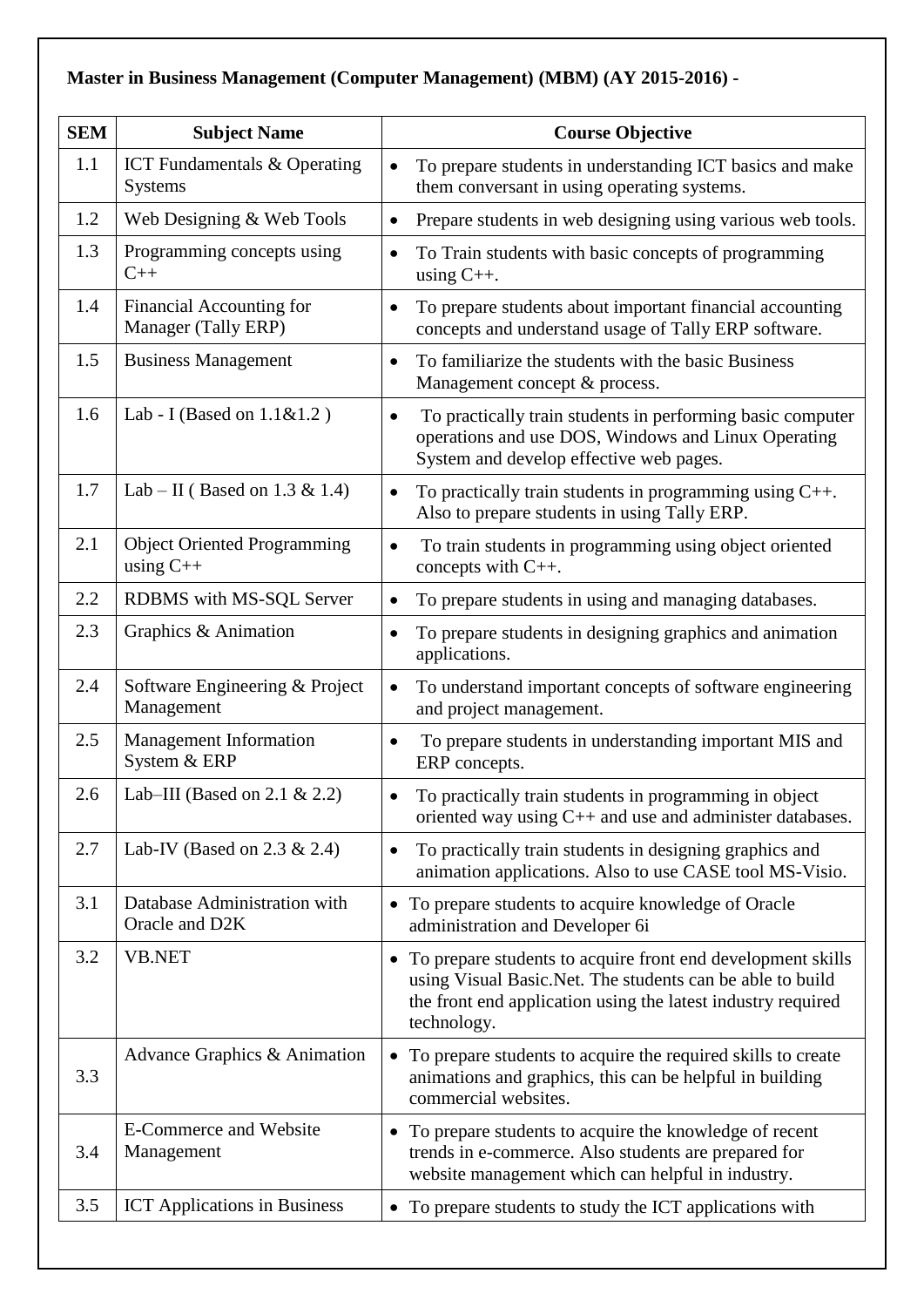|     |                                          | reference to the case study of the given systems.                                                                                                                                                                       |
|-----|------------------------------------------|-------------------------------------------------------------------------------------------------------------------------------------------------------------------------------------------------------------------------|
| 3.6 | Lab-V (Lab Based on 3.1 & 3.2)           | <b>NA</b>                                                                                                                                                                                                               |
| 3.7 | Lab-VI (Lab Based on 3.3 &<br>3.4)       | <b>NA</b>                                                                                                                                                                                                               |
| 4.1 | <b>ASP.NET</b>                           | • To prepare students to acquire knowledge of creating<br>interactive websites using ASP.Net. The students will be<br>ready to develop the dynamic commercial websites with the<br>industry required latest technology. |
| 4.2 | <b>Scripting Language</b>                | • To prepare the students to acquire the knowledge of<br>scripting languages like java script and PHP. The students<br>will be able to create dynamic websites.                                                         |
| 4.3 | <b>JAVA Programming Language</b>         | • To prepare students to acquire knowledge of programming<br>language using Java. The students will be able to create<br>applications in Java                                                                           |
| 4.4 | Organizational Behavior &<br><b>HRM</b>  | • To prepare students to understand Human Behavior at work                                                                                                                                                              |
| 4.5 | Lab-VII (Lab based on 4.1 $\&$<br>(4.2)  | <b>NA</b>                                                                                                                                                                                                               |
| 4.6 | Lab-VIII (Lab based on 4.3 $\&$<br>(4.4) | <b>NA</b>                                                                                                                                                                                                               |
| 4.7 | Project Work                             | <b>NA</b>                                                                                                                                                                                                               |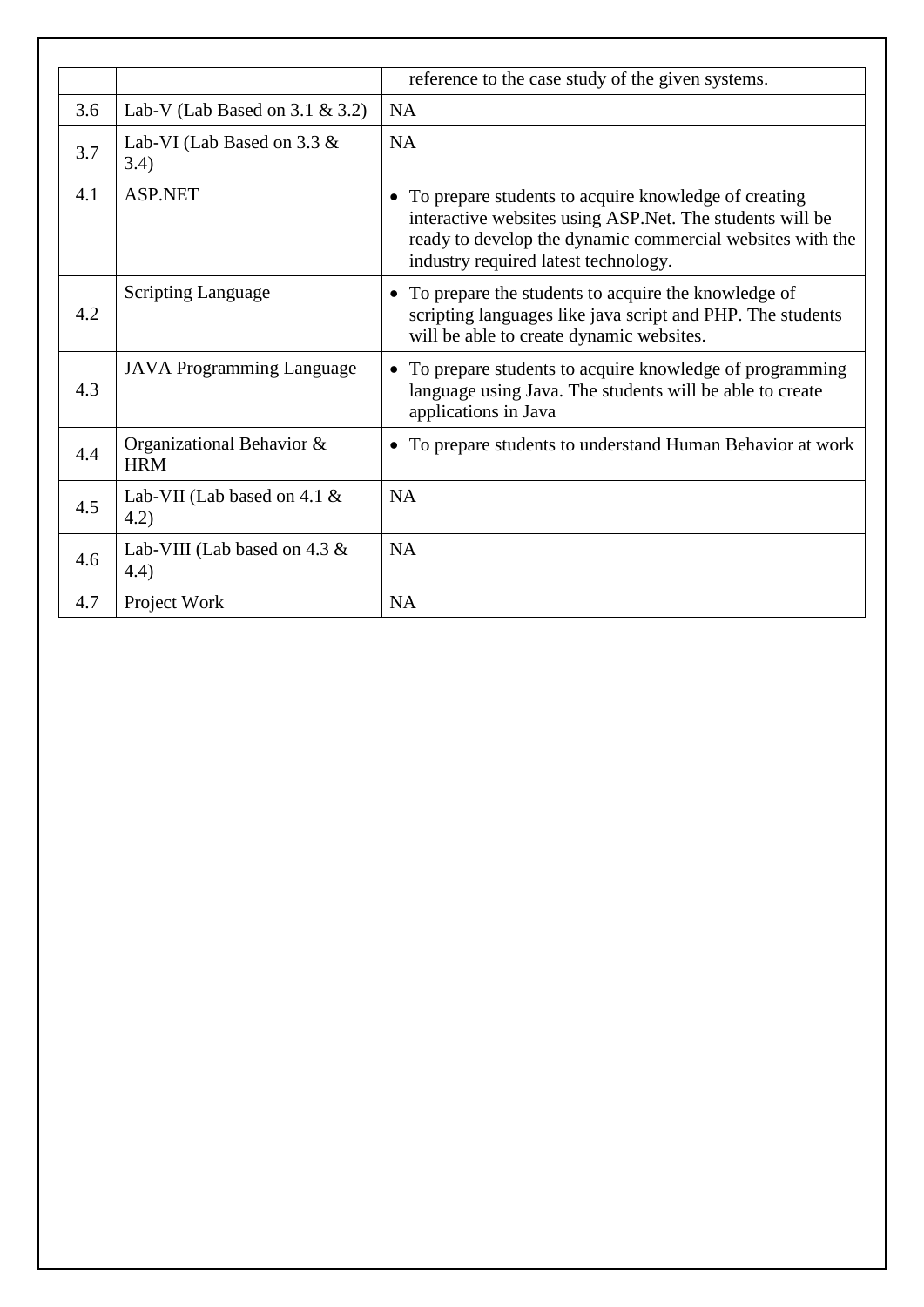# **Bachelor in Computer Application (BCA)**

### **Program Objectives**:

- BCA course strives to create outstanding computer professionals with ethical and human values to reshape the nation's destiny. This program aims to prepare young minds for the challenging opportunities in the IT industry, nourished and supported by experts in the fields.
- The BCA Course aims at inculcating essential skills as demanded by the global software industry through interactive learning process. This also includes team-building skills, audio- visual presentations and personality development programs.
- The program enhances analytical, managerial and communication skill besides inculcating the virtues of self-study. The Curriculum has been designed to cater to the ever changing demands of information technology along with necessary inputs from the Industry.
- The OBJECTIVE of the course is to develop skilled manpower in the various areas of software industry and Information Technology
- To enable students for pursuing respectable career through Self- Employment, Executive Employment, Entrepreneurship, Professional Career in the field of service sectors such as e-Banking, Marketing, Investment, Insurance hospitality and other avenues.
- To develop inter-twining competence in the field of Commerce and Management, Computing Skill and Computational tools.
- To develop abilities for data analysis and interpretation Using ICT.
- To develop the basic programming skills to enable students to build Utility programs.
- To develop the foundation for higher studies in the field of Computer Application.
- To provide specialization in Management with technical, professional and communications skills.
- To train future industry professionals.
- To impart comprehensive knowledge with equal emphasis on theory and practice.
- To keep the students up-to-speed on all the latest and cutting edge technologies.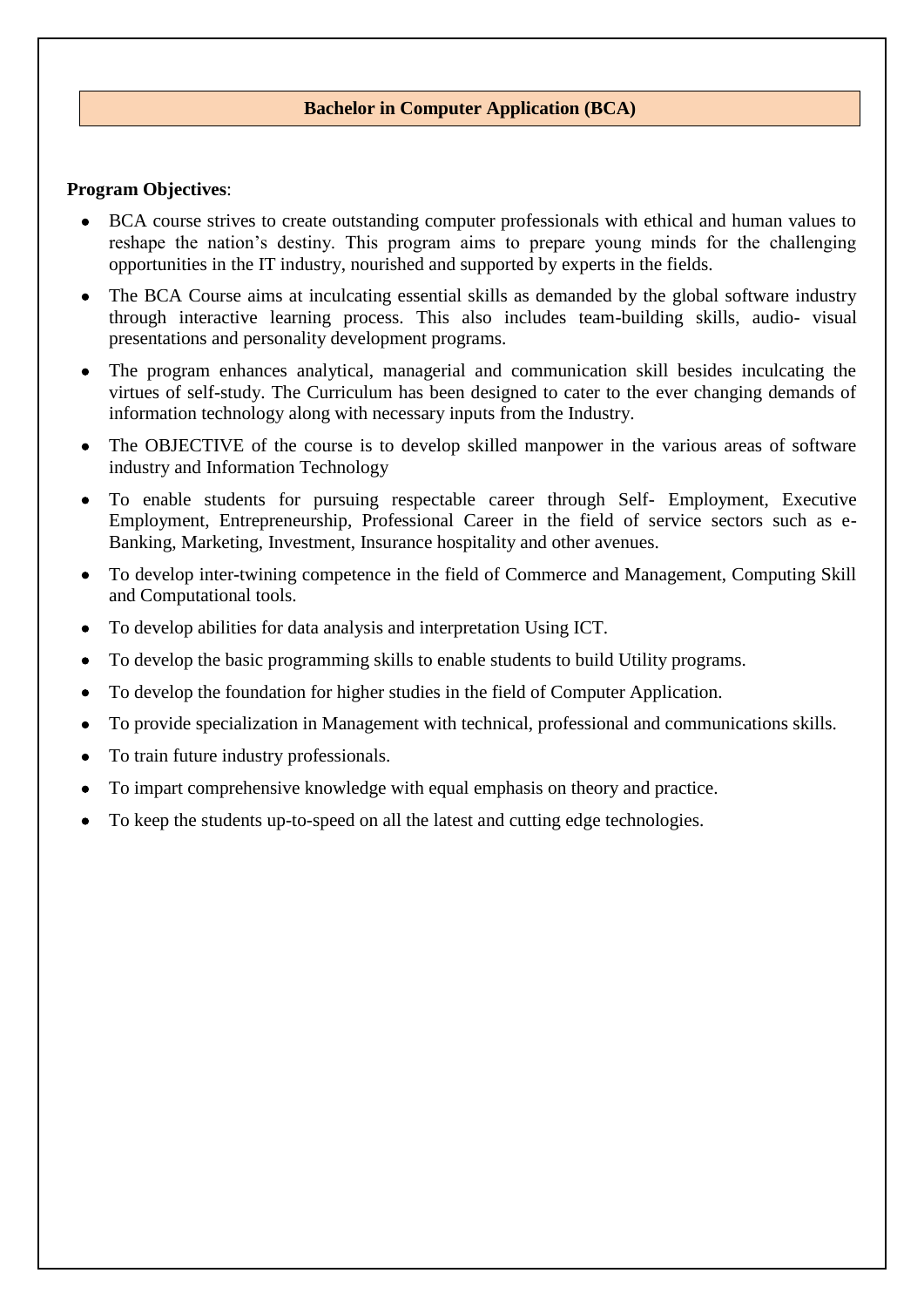# **Bachelor in Computer Application (BCA) (AY 2017-2018) -**

| Code | <b>Course Name</b>                                | <b>Course Objectives</b>                                                                                                                                                                                                                |
|------|---------------------------------------------------|-----------------------------------------------------------------------------------------------------------------------------------------------------------------------------------------------------------------------------------------|
| 101  | <b>Foundation Course for</b><br>Managers          | • To study the fundamental Accounting concepts, terms,<br>jargons and learn the process of recording of financial<br>transactions in the books of Accounts. To develop the<br>foundation for higher studies in the field of accounting. |
| 102  | <b>Computer Fundament and</b><br>Networking       | • To make students well familiar with computer and<br>networking fundamentals.                                                                                                                                                          |
| 103  | Essential of Web Design I                         | • To make students well familiar Internet and Web designing                                                                                                                                                                             |
| 104  | Programming In C                                  | • Prepare students to acquire knowledge of programming using<br>C. It is the precursor and inspiration for almost all of the<br>most popular high-level languages available today.                                                      |
| 105  | Practical on Computer &<br>Internet               | • To practically train students in using computer and internet.                                                                                                                                                                         |
| 106  | Practical on Web Design-I                         | To make students well familiar with internet and HTML<br>Script                                                                                                                                                                         |
| 107  | Practical on C Programming                        | • To practically train students in C programming language.                                                                                                                                                                              |
| 201  | <b>Financial Accounting</b>                       | • To give the practical knowledge of accounting to the<br>students. To make the students competent in preparation of<br>Accounts for the Business Entities.                                                                             |
| 202  | <b>Professional Communication</b>                 | To impart the basic communication skills among students.<br>$\bullet$                                                                                                                                                                   |
| 203  | <b>Essential of Web Design II</b>                 | • To make students well familiar with JavaScript and CSS                                                                                                                                                                                |
| 204  | Programming In $C++$                              | • To train students in programming using object oriented<br>concepts with C++.                                                                                                                                                          |
| 205  | <b>Practical on Professional</b><br>Communication | • To impart basic communication skills among students                                                                                                                                                                                   |
| 206  | Practical on Web Design-II                        | • To make students well familiar with css and JavaScript                                                                                                                                                                                |
| 207  | Practical on C++<br>Programming                   | • To practically train students in programming in object<br>oriented way using $C_{++}$ .                                                                                                                                               |

# **Bachelor in Computer Application (BCA) (AY 2014-17)**

| Code          | <b>Course Name</b>                               | <b>Course Objectives</b>                                                    |
|---------------|--------------------------------------------------|-----------------------------------------------------------------------------|
| <b>BCA</b> 11 | <b>Foundation Course for</b><br><b>Managers</b>  | • To Impart Basic Accounting Knowledge among students.                      |
| <b>BCA</b> 12 | Professional<br>Communication I                  | • To impart basic communication skills among students                       |
| BCA13         | <b>Fundamentals of Computer</b><br>$\&$ Internet | • To make students well familiar with computer and internet<br>fundamentals |
| <b>BCA 14</b> | Programming in $C_{++}$ Part I                   | • To Train students with basic concepts of programming<br>using $C_{++}$ .  |
| <b>BCA 15</b> | Practical on Internet $\&$                       | • To practically train students in using computers and                      |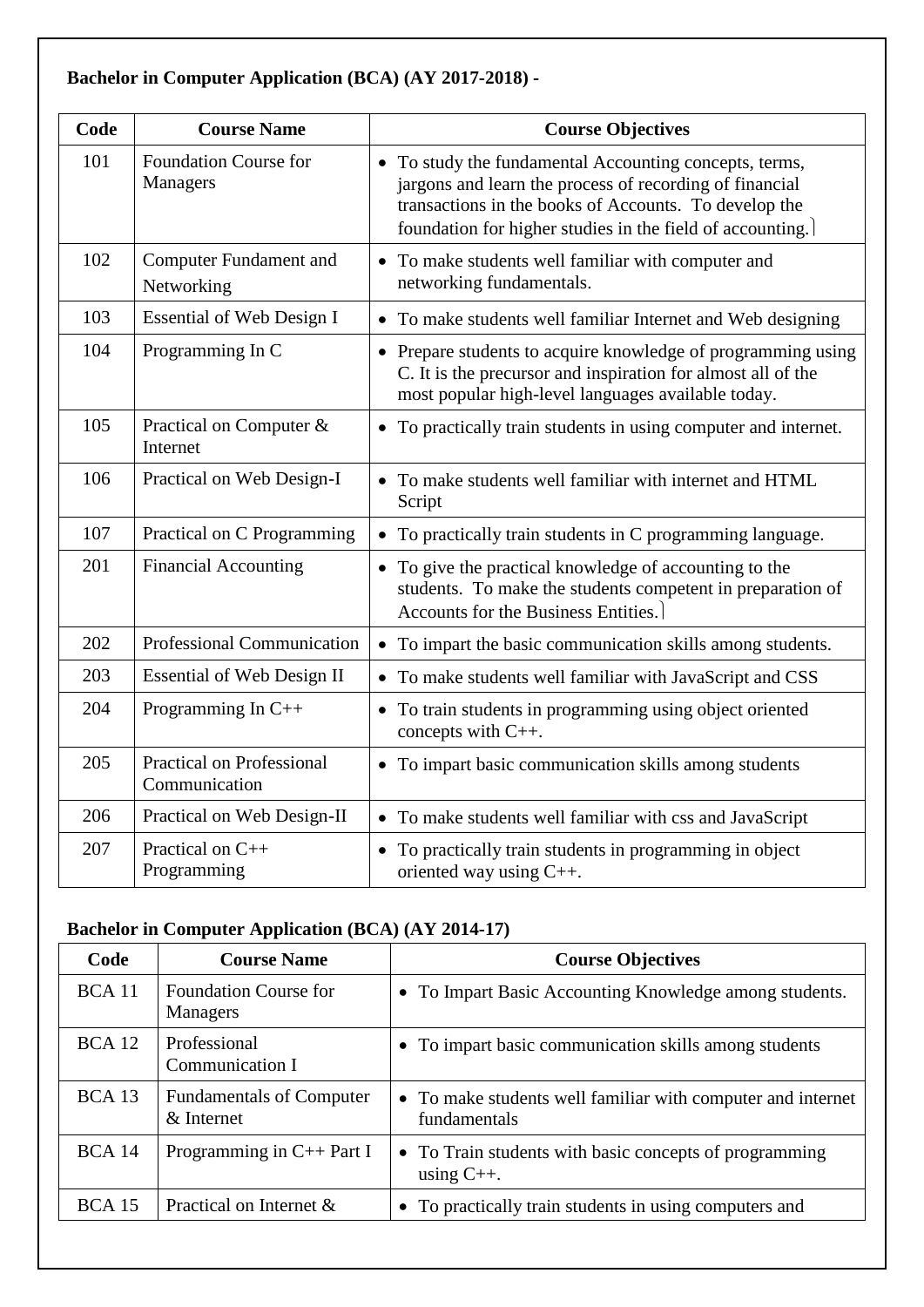|               | <b>HTML</b>                                          | internet technologies.                                                                                                  |
|---------------|------------------------------------------------------|-------------------------------------------------------------------------------------------------------------------------|
| <b>BCA 16</b> | Practical on Professional<br>Communication I         | • To practically train students in using various modes of<br>communication                                              |
| <b>BCA 17</b> | Practical on C++ Part I                              | • To practically train students in developing programming<br>and logical skills using $C_{++}$ programming language.    |
| <b>BCA 21</b> | Financial Accounting $&$<br>Costing                  | • To Understand Accounting Standards.<br>To Understand The Formation Of Public Limited<br>Company Having Share Capital. |
|               |                                                      | • To develop various types of Financial Statements.                                                                     |
|               |                                                      | To Understand the Cost Estimation and Costing Process.                                                                  |
| <b>BCA 22</b> | Professional<br><b>Communication II</b>              | To train students in strongly using communication skills<br>$\bullet$<br>in business and life.                          |
| <b>BCA 23</b> | Database Management                                  | • To prepare students in using and managing databases.                                                                  |
| <b>BCA 24</b> | Programming in $C++$ Part II                         | To train students in programming using object oriented<br>$\bullet$<br>concepts with $C_{++}$ .                         |
| <b>BCA 25</b> | Practical on MS-Access &<br>Oracle                   | • To practically train students in using databases with MS-<br>Access and Oracle.                                       |
| <b>BCA 26</b> | <b>Practical on Professional</b><br>Communication II | • To practically train students in confidently using<br>communication skills in business and life.                      |
| <b>BCA 27</b> | Practical on C++ Part II                             | • To practically train students in programming in object<br>oriented way using $C_{++}$ .                               |

| Code          | <b>Course Name</b>                                | <b>Course Objectives</b>                                                                                    |
|---------------|---------------------------------------------------|-------------------------------------------------------------------------------------------------------------|
| <b>BCA 31</b> | <b>Mathematics and Statistics</b><br>for Managers | To impart the required knowledge of Mathematics and<br>statistics for managerial activities among students. |
| <b>BCA 32</b> | <b>Computer Animation Using</b><br>Flash          | To make students well familiar with skill of creating<br>computer Animation                                 |
| <b>BCA 33</b> | Career Management &<br>Counseling                 | • To educate students regarding various career avenues.                                                     |
| <b>BCA 34</b> | Java Programming                                  | To impart the knowledge of object oriented programming<br>using java among student.                         |
| <b>BCA 35</b> | Practical on Computer<br>Animation                | • To practically train students in creating animations using<br>flash.                                      |
| <b>BCA 36</b> | Practical on Java                                 | To practically train students in computer programming<br>using java.                                        |
| <b>BCA 37</b> | Practical on Tally ERP                            | To practically train students in Accounting using Tally.                                                    |
| BCA41         | $C#$ . Net                                        | To impart the knowledge of object oriented programming<br>$\bullet$<br>using C# among student.              |
| <b>BCA 42</b> | <b>Stock And Commodity</b><br>Market              | To impart the knowledge of capital market and global<br>economy among student.                              |
| <b>BCA 43</b> | Data Structure                                    | To impart the knowledge of data structure among student.                                                    |
| <b>BCA 44</b> | <b>Cyber Crime and Security</b>                   | To impart the knowledge of Cybercrime and cyber                                                             |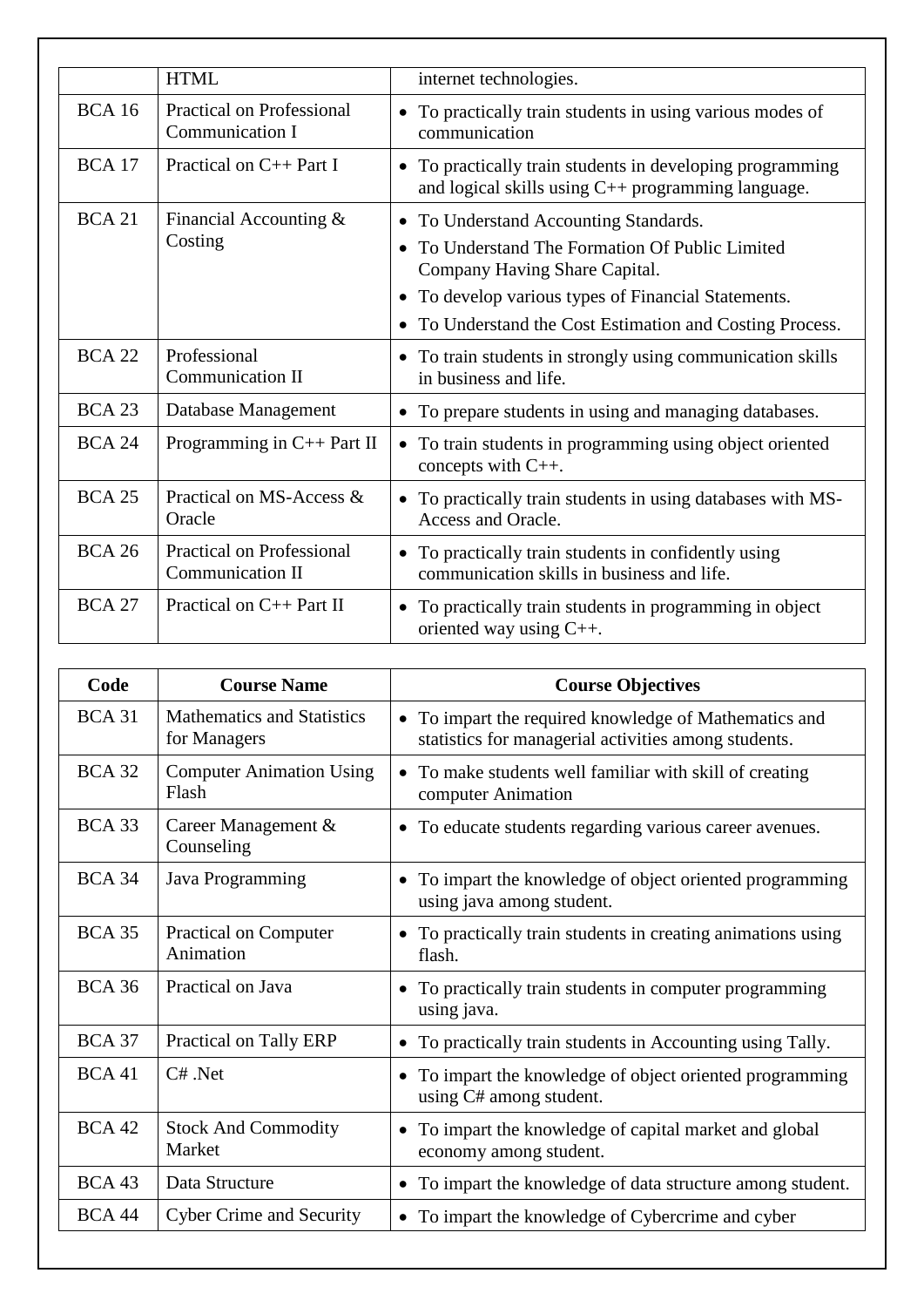|               |                                                                      | security among student.                                               |
|---------------|----------------------------------------------------------------------|-----------------------------------------------------------------------|
| <b>BCA 45</b> | <b>Practical on Transaction</b><br>related to Stock And<br>Commodity | • To make the students aware online transaction related to<br>stocks. |
| <b>BCA 46</b> | <b>Practical on Data Structure</b><br>using $C++$                    | • To practically train students in Data structure using $C_{++}$ .    |
| <b>BCA 47</b> | Practical on C# .Net                                                 | • To practically train students in programming in C#.NET              |

| Code              | <b>Course Name</b>                      | <b>Course Objectives</b>                                                                                                                                                                                                                 |
|-------------------|-----------------------------------------|------------------------------------------------------------------------------------------------------------------------------------------------------------------------------------------------------------------------------------------|
| <b>BCA 51</b>     | <b>Entrepreneurship Development</b>     | To understand the concept of entrepreneurship.<br>$\bullet$                                                                                                                                                                              |
|                   |                                         | To know the qualities of entrepreneur.<br>$\bullet$                                                                                                                                                                                      |
|                   |                                         | To describe the types of entrepreneur.                                                                                                                                                                                                   |
|                   |                                         | To identify the new business opportunities.<br>$\bullet$                                                                                                                                                                                 |
|                   |                                         | To know the Entrepreneurship Development Programme.                                                                                                                                                                                      |
|                   |                                         | To acquaint with Role of Entrepreneur and Inducement<br>٠<br>measures.                                                                                                                                                                   |
|                   |                                         | To under entrepreneurship development theories and<br>factors affecting.                                                                                                                                                                 |
| <b>BCA 52</b>     | Soft Skills Development                 | To impart the soft skills in students.                                                                                                                                                                                                   |
| <b>BCA 53</b>     | Linux Operating System                  | To make students understand the features of Linux<br>$\bullet$<br>operating system                                                                                                                                                       |
|                   |                                         | To make students learn the components of Linux<br>$\bullet$                                                                                                                                                                              |
|                   |                                         | To learn basic Linux commands and printing Linux<br>documents.                                                                                                                                                                           |
| <b>BCA 54</b>     | Internet Programming with<br>ASP.NET    | To impart the knowledge of web development in students<br>in by using ASP.NET                                                                                                                                                            |
| <b>BCA 55</b>     | Practical on Soft Skills<br>Development | • To train students to use the soft skills efficiently                                                                                                                                                                                   |
| <b>BCA 56</b>     | Practical on ASP.net & Linux<br>O.S.    | • To practically train students in developing web pages<br>using ASP.NET and to familiar them with Linux<br>Operating System.                                                                                                            |
| <b>BCA 57</b>     | Field Work                              | To understand the social issues in the society by carrying<br>$\bullet$<br>out a real life social project using research methodology.                                                                                                    |
| <b>BCA 61</b>     | Introduction to ERP and SAP             | • Provide hands-on experience for students by embedding<br>SAP software and resources to enhance their learning of<br>ERP and CRM concepts, an integral part of global<br>business.                                                      |
|                   |                                         | Build relevant ERP, CRM and SAP skills for students to<br>$\bullet$<br>create competitive hiring advantage.                                                                                                                              |
|                   |                                         | To Aware the students about Current scenario for ERP in<br>market and The current version of ERP                                                                                                                                         |
| <b>BCA 62</b>     | <b>System Analysis And Design</b>       | The course has been designed to provide a solid<br>$\bullet$<br>foundation of systems principles and an understanding of<br>how business functions, while heighten students may<br>understand the issues and responsibility of analysts. |
| BCA <sub>63</sub> | Server Side Scripting using             | To provide the knowledge of basic PHP object oriented<br>$\bullet$                                                                                                                                                                       |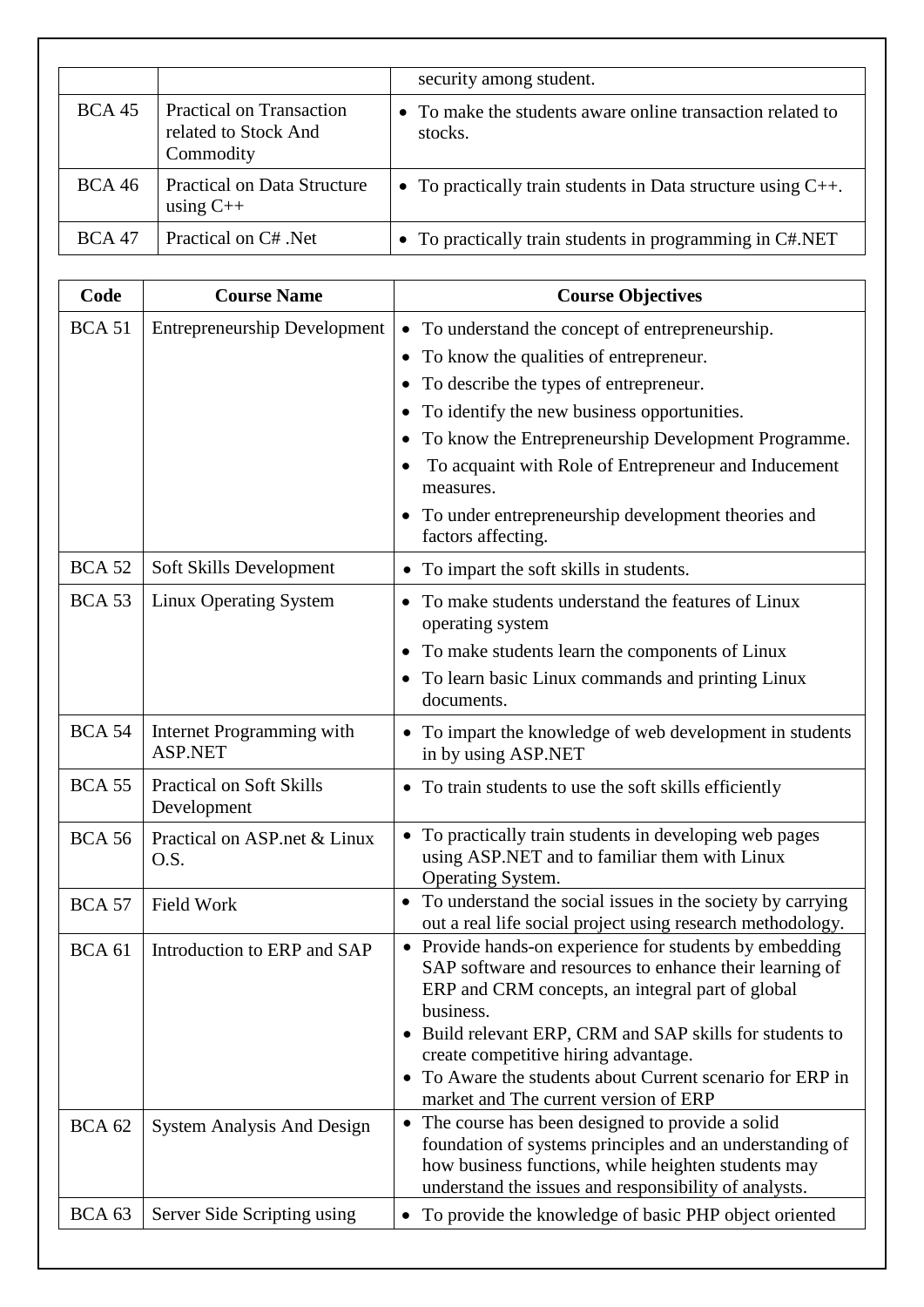|                   | <b>PHP</b>                                     | programming concepts                                                                                                  |
|-------------------|------------------------------------------------|-----------------------------------------------------------------------------------------------------------------------|
|                   |                                                | • To provide knowledge of PHP scripting                                                                               |
|                   |                                                | To provide knowledge of database connectivity with PHP                                                                |
| BCA <sub>64</sub> | Introduction to Information<br>System Audit    | • To impart the knowledge and importance of Information<br>System and Audit among students for Quality<br>Management. |
| $BCA$ 65          | Practical on PHP                               | • To provide practical knowledge of basic PHP object<br>oriented programming concepts                                 |
| <b>BCA 66</b>     | Practical on CASE Tool with<br><b>MS VISIO</b> | • To practically train students in Computer Aided Software<br>Engineering Tools.                                      |
| <b>BCA 67</b>     | Project                                        | • To prepare students to use applications of the theory and<br>practical learned during the course                    |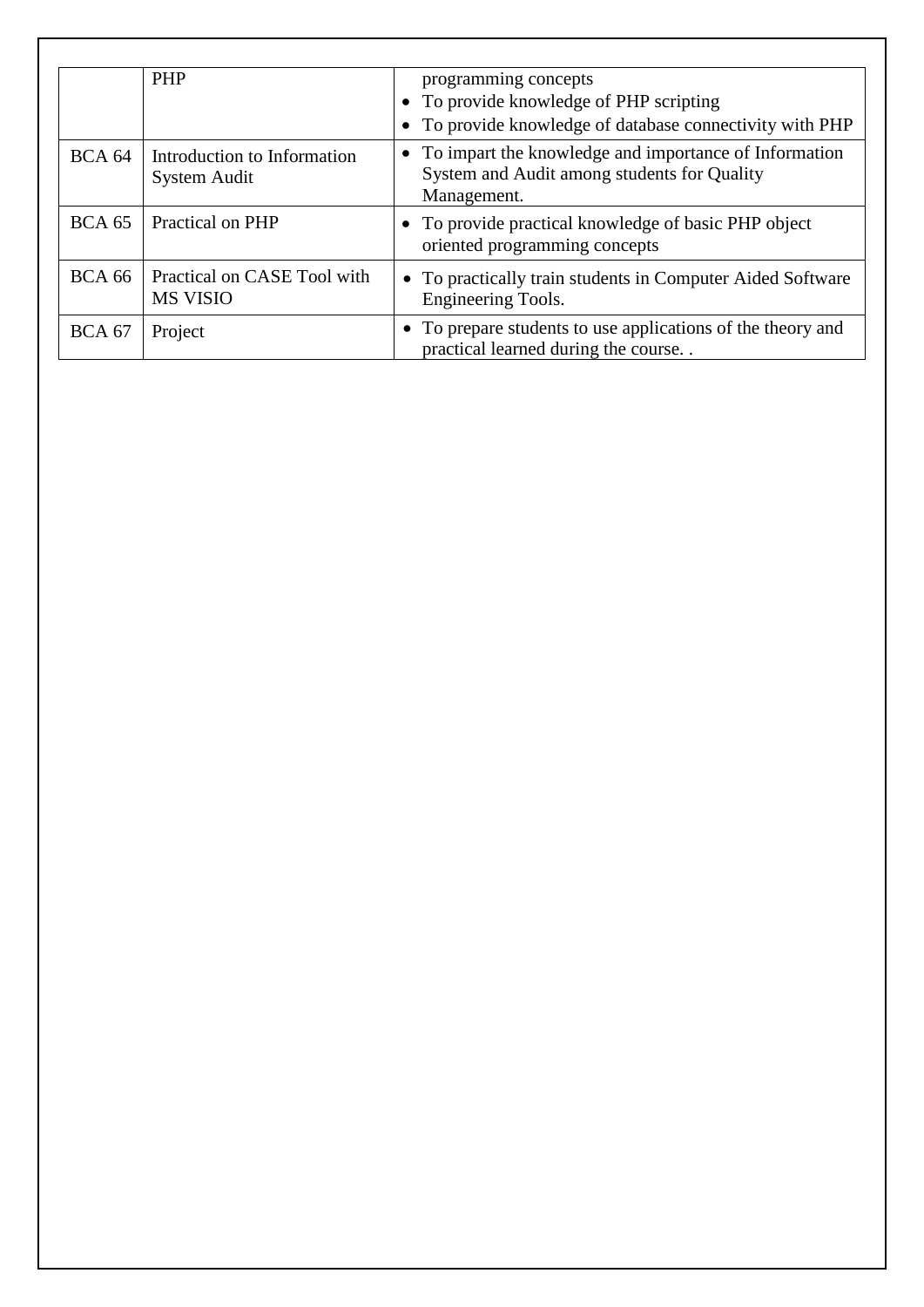#### **Bachelor in Business Administration (BBA)**

#### **Program Objectives:**

The Bachelor in Business Administration equips student with an understanding of the competitive environment in which private and a public sector organization operate, and provides student with the analytical and operational skills to resolve business problems in both sectors. The BBA program aims at developing a student's intellectual ability, executive personality and managerial skills through an appropriate blending of business and general education. The program assists the student in understanding and developing the unique leadership qualities required for successfully managing business functions, an organizational unit or an enterprise.

- The specific objectives of the program are to:
- To prepare the students for higher studies in business at home and abroad.
- To introduce students to a range of core business disciplines, including marketing, accounting, human resources management, internet systems and organizational behavior.
- To provide opportunities to develop and practice professional skills essential in the workplace.
- To prepare the Students will be armed with skills which will enable them to think critically, research and analyze information and apply it in modern business contexts.
- To make the BBA degree is many a times referred to as the golden passport, since it gives its holder an edge in the job market by opening more doors of opportunity.
- To meet the needs of small and medium enterprises as well as large corporations. It will give a professional qualification to those engaged in the administration and management of businesses and other organizations, including public, private and not- for-profit organizations.
- To improve professional communication skills and soft skills of the students along with enhancing administration skills in them.
- To help students to understand the various areas and explore various types of opportunities available in practical world of Business.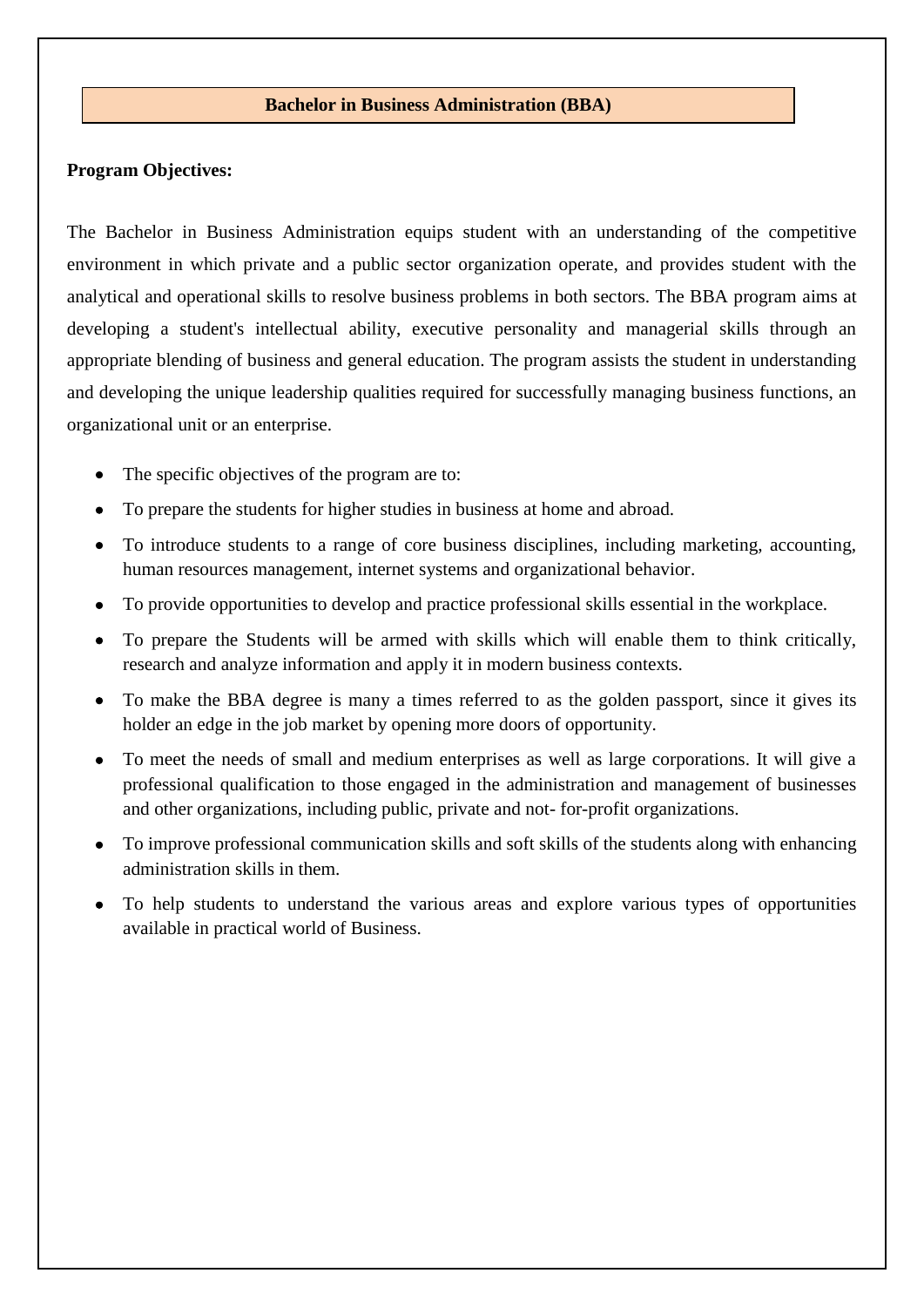|       | <b>Bachelor in Business Administration (BBA) (AY 2017-2018) -</b> |                                                                                                                                                                                                                                              |
|-------|-------------------------------------------------------------------|----------------------------------------------------------------------------------------------------------------------------------------------------------------------------------------------------------------------------------------------|
| Code  | <b>Course Name</b>                                                | <b>Course Objectives</b>                                                                                                                                                                                                                     |
| A 1.1 | Principles of Management                                          | • To provide a basis of understanding to the students with<br>reference to working of business organization through the<br>process of management.                                                                                            |
|       |                                                                   | • To familiarize the students with the basic Management<br>concept & process                                                                                                                                                                 |
| A 1.2 | Principles of Economics                                           | • The objective of this subject is to develop a basic<br>understanding about the Principles of Economics.                                                                                                                                    |
| A 1.3 | Professional Communication-I                                      | • To impart the basic communication skills among<br>students.<br>• To improve the English Language Proficiency of the<br>Students.<br>To develop confidence in Speaking English.<br>$\bullet$                                                |
| A 1.4 | <b>Fundamentals of Accounting</b>                                 | • To study the fundamental Accounting concepts, terms,<br>jargons and learn the process of recording of financial<br>transactions in the books of Accounts.<br>• To develop the foundation for higher studies in the field<br>of accounting. |
| A 1.5 | Information Technology for<br><b>Business</b>                     | • The objective of this subject is to develop a basic<br>understanding about the Information technology $\&$ its<br>applications.                                                                                                            |
| A 1.6 | <b>Practical on Professional</b><br>Communication-I               | • To impart the practical aspects of communication skills<br>among students.<br>• To improve the English Language proficiency of the<br>Student<br>• To develop confidence in Speaking English.                                              |
| A 1.7 | <b>Practical on Office Automation</b>                             | • To impart practical knowledge $&$ applicability of<br>theoretical concepts with routine examples                                                                                                                                           |
| A 2.1 | <b>Organizational Behavior</b>                                    | • To study Human behavior at work<br>To get knowledge of Individual & Interpersonal<br>perspectives<br>• To get in depth knowledge of motivation, leadership and<br>organizational change                                                    |
| A 2.2 | <b>Managerial Economics</b>                                       | • The objective of this subject is to develop a basic<br>understanding about the Managerial Economics.                                                                                                                                       |
| A 2.3 | <b>Business Ethics and Corporate</b><br>Governance                | • The objective of this subject is to make the students more<br>clear about the importance of ethics in business and<br>practices of good corporate governance.                                                                              |
| A 2.4 | Financial Accounting and<br>Costing                               | • To give the practical knowledge of accounting to the<br>students.<br>• To make the students competent in preparation of<br>Accounts for the Business Entities.                                                                             |
| A 2.5 | <b>Marketing Management</b>                                       | • The objective of this subject is to develop a basic<br>understanding about the Marketing Management.                                                                                                                                       |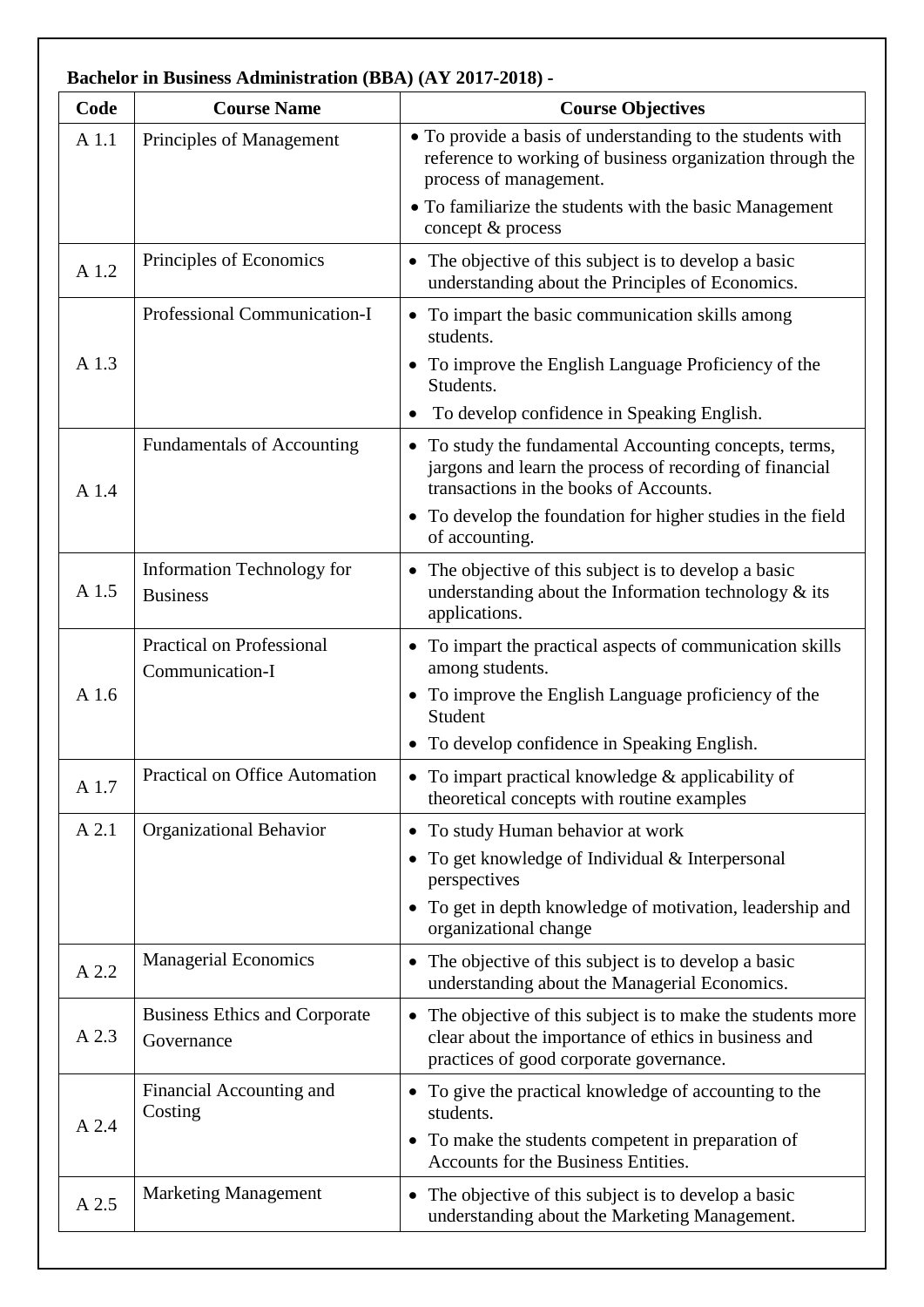| A2.6  | Practical on Web Designing $\&$<br>Publishing                    | • To understand the basics of web designing with the help<br>of small real life examples.                                  |
|-------|------------------------------------------------------------------|----------------------------------------------------------------------------------------------------------------------------|
| A 2.7 | Practical on Management-<br>"Learning from Business"<br>Leaders" | • To provide an opportunity to the students to 'learn by<br>example' from great leaders belonging to the business<br>world |

# **Bachelor in Business Administration (BBA) (AY 2014-17)**

| Code  | <b>Course Name</b>                                   | <b>Course Objectives</b>                                                                                                                                                                                               |
|-------|------------------------------------------------------|------------------------------------------------------------------------------------------------------------------------------------------------------------------------------------------------------------------------|
| A 1.1 | <b>Foundation Course for</b><br>Managers             | • To Impart Basic Accounting Knowledge among students.                                                                                                                                                                 |
| A 1.2 | Professional<br>Communication-I                      | • To impart basic communication skills among students                                                                                                                                                                  |
| A 1.3 | Principles of Management                             | • To familiarize the students with the basic Management<br>concept & process.                                                                                                                                          |
| A 1.4 | Principles of Economics                              | • To make students aware about important economics<br>concepts.                                                                                                                                                        |
| A 1.5 | Computer Fundamentals &<br><b>Office Automation</b>  | • To understand the concept of Computer and its parts.<br>• To familiarize students with different basic applications.                                                                                                 |
| A 1.6 | <b>Practical on Professional</b><br>Communication-I  | • To practically train students in using various modes of<br>communication                                                                                                                                             |
| A 1.7 | Practical on Office<br>Automation                    | To practically train students in using Computer and MS-<br>٠<br>Office.                                                                                                                                                |
| A 2.1 | Financial Accounting and<br>costing                  | • To Understand Accounting Standards.<br>To Understand The Formation Of Public Limited Company<br>٠<br>Having Share Capital.<br>• To develop various types of Financial Statements.                                    |
|       |                                                      | • To Understand the Cost Estimation and Costing Process.                                                                                                                                                               |
| A 2.2 | Professional<br>Communication -II                    | • To train students in strongly using communication skills in<br>business and life.                                                                                                                                    |
| A 2.3 | Organizational Behavior                              | To prepare students in understanding various traits of<br>Organization Behavior.                                                                                                                                       |
| A 2.4 | <b>Managerial Economics</b>                          | • To prepare students in understanding important concepts of<br><b>Managerial Economics</b>                                                                                                                            |
| A 2.5 | Internet & Application                               | • The syllabus aims to make student aware of various uses of<br>Internet $\&$ its applications.<br>Important business applications aim to give more deep<br>$\bullet$<br>insights in to real life business situations. |
| A 2.6 | <b>Practical on Professional</b><br>Communication-II | • To practically train students in confidently using<br>communication skills in business and life.                                                                                                                     |
| A 2.7 | Practical on Internet &<br>Application               | To Impart Practical Training on using Internet based<br>applications.                                                                                                                                                  |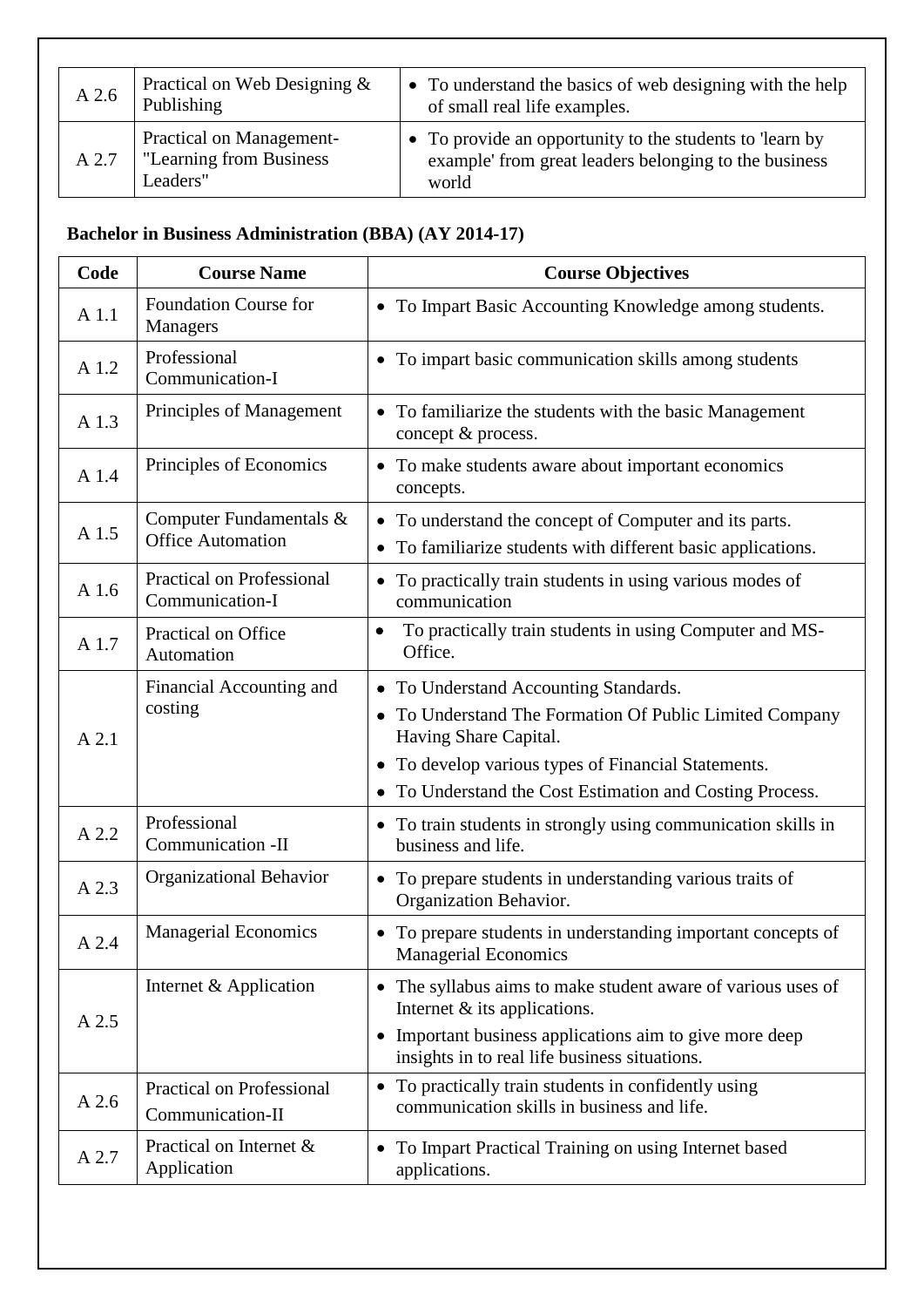| Code  | <b>Course Name</b>                              | <b>Course Objectives</b>                                                                                                                                                                             |
|-------|-------------------------------------------------|------------------------------------------------------------------------------------------------------------------------------------------------------------------------------------------------------|
| A 3.1 | Mathematics & Statistics for<br><b>Managers</b> | To impart the required knowledge of Mathematics and<br>$\bullet$<br>statistics for managerial activities among students.                                                                             |
| A 3.2 | Corporate governance                            | • To study the fundamentals of corporate governance and its<br>use in business.                                                                                                                      |
|       |                                                 | • To develop the understanding and importance of techniques<br>of $E - Goverance$ in India.                                                                                                          |
|       | Career Management &<br>Counseling               | • To realize the importance of career management at the early<br>age of life.                                                                                                                        |
| A 3.3 |                                                 | To understand how students will grow as entrepreneur and /<br>or getting employed.                                                                                                                   |
|       |                                                 | • To understand the importance of counseling, human<br>development and work life balance in career management                                                                                        |
| A 3.4 | Production & Materials<br>Management            | • To study the concept of production management, production<br>planning and control, plant location and layout.                                                                                      |
|       |                                                 | To develop the understanding of production management<br>$\bullet$<br>and material management                                                                                                        |
| A 3.5 | <b>Corporate Accounting</b>                     | To develop Understanding of Fundamentals of Corporate<br>Accounting                                                                                                                                  |
|       |                                                 | To familiarize with the knowledge of Issue of shares,<br>Redemption of preference shares and redemption of<br>debentures                                                                             |
|       |                                                 | To help them understand the procedure of Internal<br>$\bullet$<br>reconstruction, Calculation of pre and post incorporation<br>profits and preparation of liquidators final statement of<br>accounts |
| A 3.6 | Practical on Tally ERP 9.0                      | To practically train students in using Tally ERP software.                                                                                                                                           |
|       | Practical based on Advanced<br>Excel            | • To study the practical applications of excel by using<br>different basic formatting features.                                                                                                      |
| A 3.7 |                                                 | • To study the how to prepare different important statement<br>with the help of excel by using formulas.                                                                                             |
|       |                                                 | With the help of advanced excel students will have the<br>ability to work with the advanced technology                                                                                               |
| A 4.1 | <b>Research Methodology</b>                     | To study the research methodology for decision making in<br>business.                                                                                                                                |
|       |                                                 | Conduct the survey, filling up question aire and prepare<br>research reports.                                                                                                                        |
|       | Corporate Law                                   | To study the concepts & significance of corporate law.<br>$\bullet$                                                                                                                                  |
| A 4.2 |                                                 | To introduce the subject as a branch of Corporate Law in<br>$\bullet$<br>light of its growing importance in corporate field.                                                                         |
|       |                                                 | To acquaint the students with the basic concepts of company<br>incorporation, formation of company and basics of company<br>management with the function of management.                              |
|       |                                                 | To develop interest in the subject and motivate the students<br>to pursue Company secretary as a career.                                                                                             |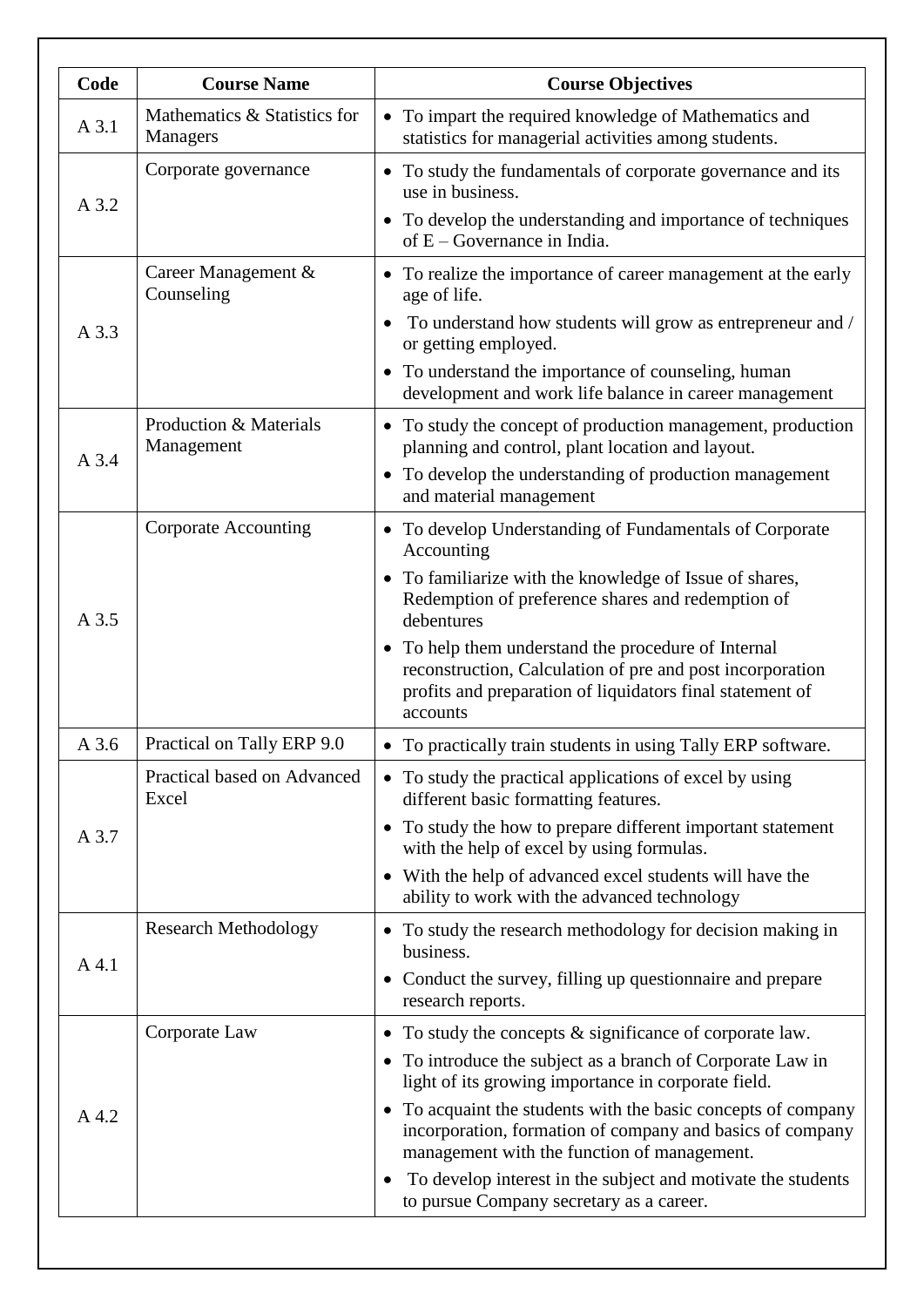| A 4.3    | <b>ICT</b> in Taxation             | • Awareness about basic concepts of Total Income, Tax<br>Calculations<br>Ability to calculate Income from Salary, House Property and<br>Business/Profession.                                |
|----------|------------------------------------|---------------------------------------------------------------------------------------------------------------------------------------------------------------------------------------------|
| A 4.4    | Cyber Crime & Security Law         | • To introduce the student with information security, security<br>threats and control.<br>• To study and understand the basic concepts of cryptography,<br>network security and cyber laws. |
| A 4.5    | <b>Cost Accounting</b>             | • To familiarize students with basic cost concepts.<br>To impart knowledge of various costing techniques to<br>students.                                                                    |
| $A\,4.6$ | Practical based on E -<br>Commerce | • To understand the basics of e-commerce.<br>To study the importance of e-governance, e-banking, e-<br>shops and e-reservation in day to day life.                                          |
| A 4.7    | Practical on ICT in Taxation       | • To study how to calculate the tax by using Tax base<br>software.                                                                                                                          |

| Code  | <b>Course Name</b>                             | <b>Course Objectives</b>                                                                                                                                                                                                                                                                                                                                                 |
|-------|------------------------------------------------|--------------------------------------------------------------------------------------------------------------------------------------------------------------------------------------------------------------------------------------------------------------------------------------------------------------------------------------------------------------------------|
| A 5.1 | Entrepreneurship<br>Development                | • To understand the concept of entrepreneurship.<br>To know the qualities of entrepreneur.<br>To describe the types of entrepreneur.<br>$\bullet$<br>To identify the new business opportunities.<br>To know the Entrepreneurship Development Programme.<br>• To acquaint with Role of Entrepreneur and Inducement<br>measures.<br>• To recognize women entrepreneurship. |
| A 5.2 | Soft Skills Development                        | • To equip students with the necessary soft skills to enhance<br>their competitive edge in the job market<br>• To imbibe in students positive attitude towards life and<br>work<br>• To help students excel in their individual and professional<br>lives using the soft skills                                                                                          |
| A 5.3 | <b>Human Resource</b><br>Management            | • To introduce to the students the concept, principles $\&$<br>practices of H.R.M.<br>• To familiarize students with different source to<br>Recruitment.                                                                                                                                                                                                                 |
| A 5.4 | <b>Marketing Management</b>                    | • The objective of this subject is to develop a basic<br>understanding about the Marketing Management Concepts                                                                                                                                                                                                                                                           |
| A 5.5 | <b>Financial Management</b>                    | • To understand the Concept of Financial Management.<br>To enable the students to acquire necessary skills to deal in<br>$\bullet$<br><b>Financial and Managerial Techniques</b>                                                                                                                                                                                         |
| A 5.6 | <b>Practical in Soft Skills</b><br>Development | • To practically train students in confidently using Soft Skills<br>in Corporate life.                                                                                                                                                                                                                                                                                   |
| A 5.7 | <b>Field Work</b>                              | • To understand the social issues in the society by carrying<br>out a real life social project using research methodology.                                                                                                                                                                                                                                               |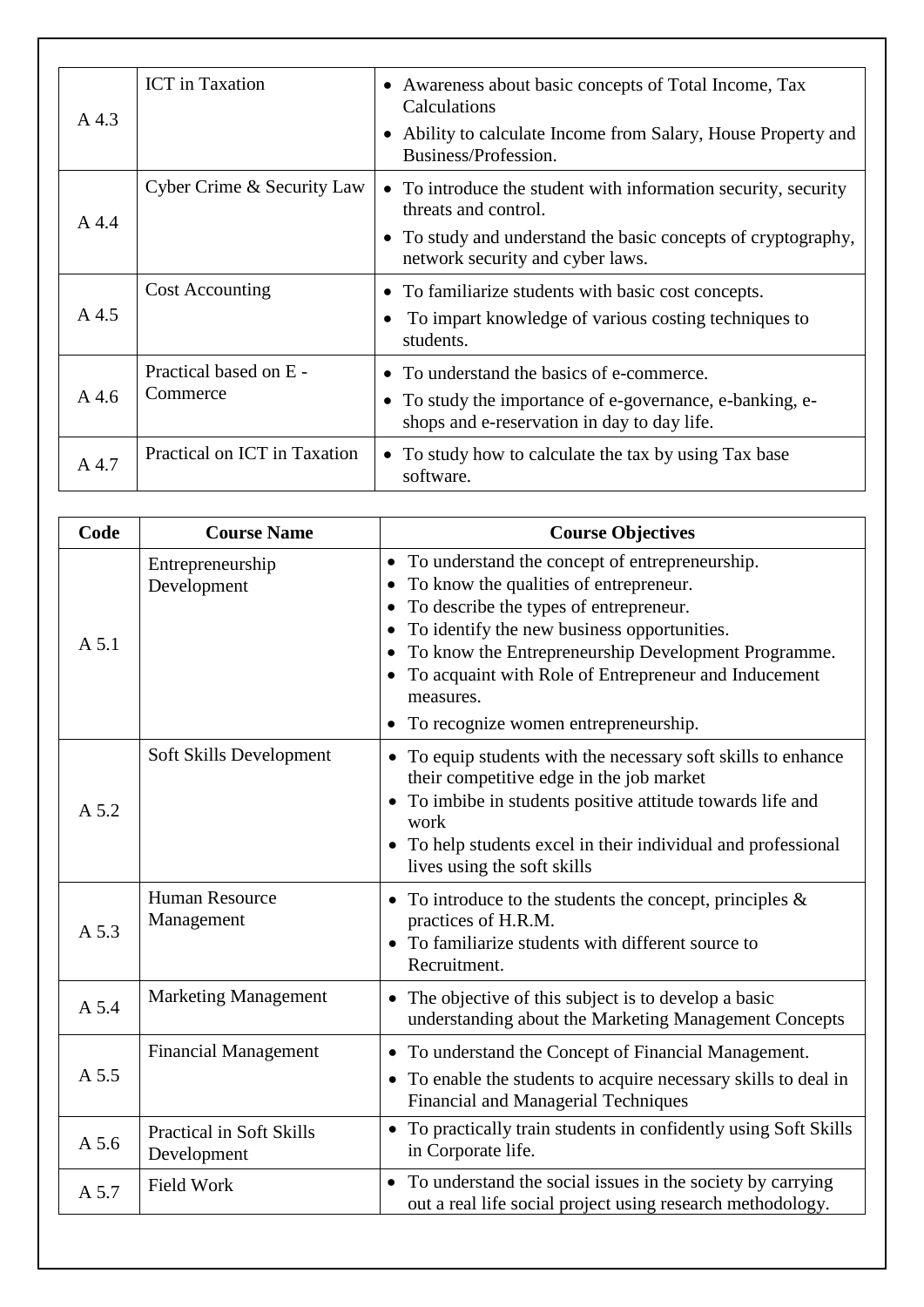| $A\,6.1$ | <b>Auditing Practices</b>           | • To introduce various auditing Techniques and tools to the<br>students.<br>• To enable the students to know the Corporate Auditing<br>practices, and the auditing practices followed in the audit of<br>certain other entities<br>• To introduce the students the relevant Auditing $&$<br><b>Assurance Standards</b> |
|----------|-------------------------------------|------------------------------------------------------------------------------------------------------------------------------------------------------------------------------------------------------------------------------------------------------------------------------------------------------------------------|
| A 6.2    | Mercantile Laws                     | • To provide basic understanding of Mercantile $\&$<br>commercial Laws.<br>• To provide working knowledge about Contract Act and<br>Sales of Goods Act<br>• To make students aware of LLP                                                                                                                              |
| A 6.3    | <b>Human Resource</b><br>Management | • To know about recent trends and processes of HRM.                                                                                                                                                                                                                                                                    |
| A $6.4$  | <b>Marketing Management</b>         | The objective of this subject is to develop strong foundation<br>$\bullet$<br>for further studies in the field of marketing                                                                                                                                                                                            |
| A 6.5    | <b>International Finance</b>        | • To understand the concept of International Finance<br>• To enable the students to acquire necessary skills to deal in<br><b>International Finance</b>                                                                                                                                                                |
| A 6.6    | Practical on Cases In<br>Management | • To enhance analytical skills of students.                                                                                                                                                                                                                                                                            |
| A 6.7    | Project Report                      | • To prepare students to use applications of the theory and<br>practical learned during the course                                                                                                                                                                                                                     |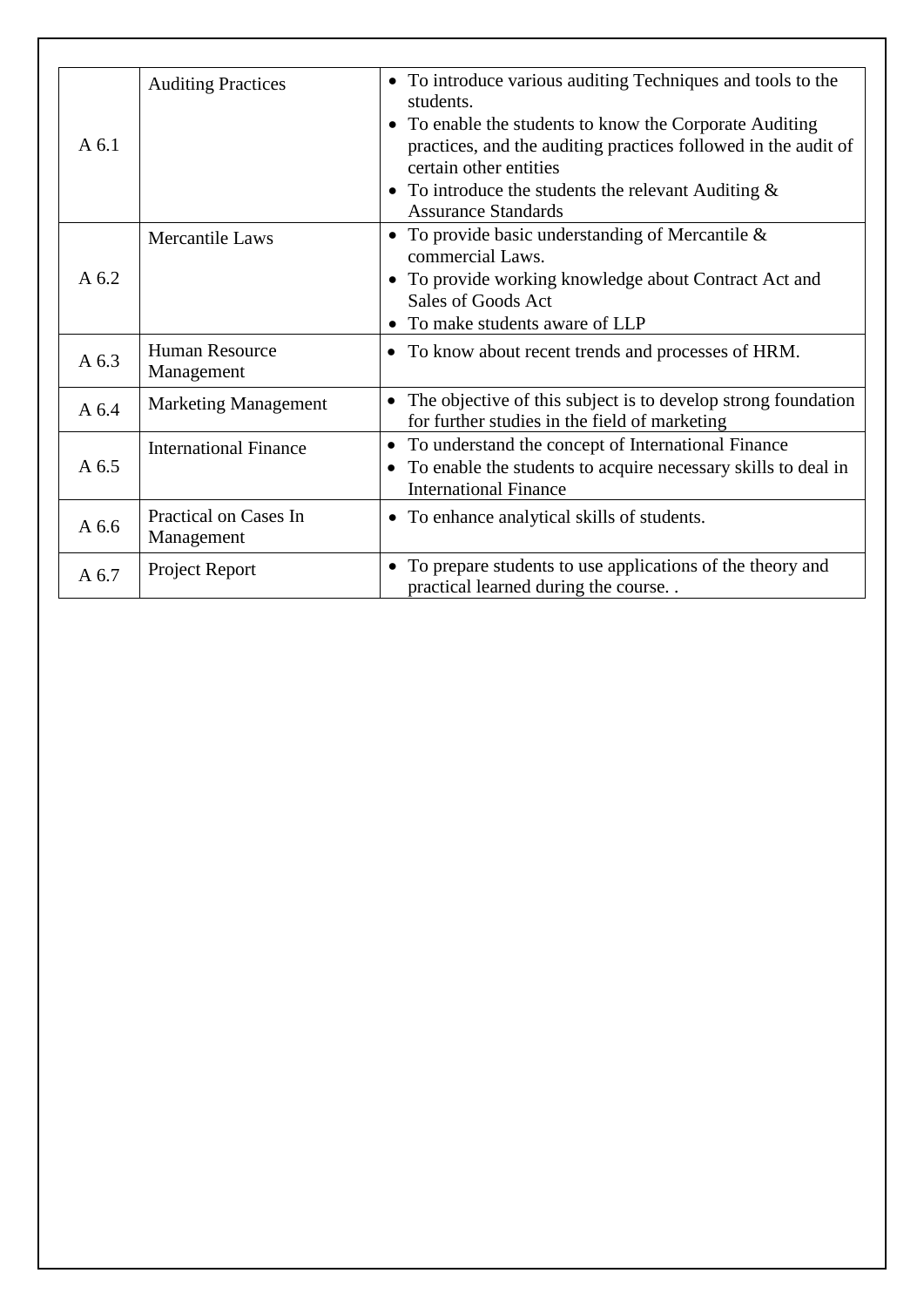### **Bachelor in Business Management (BS) (BBM)**

### **Program Objectives:**

- The objective of the of the BBM (BS) programs is to provide high quality education in management so that students can join industry, immediately after the course.
- To provide a basic knowledge of business concepts, procedures and methodologies of operations in organization.
- To fill full demand for professional managers is increasing day by day, to achieve professional competence.
- To increase student's capacity to lead Productive and Responsible lives and also bring about open minded tolerant and humanist approach towards each other on the campuses and in the world community.
- To collaborate with industries and organizations in order to formulate training programs of mutual interest for the benefit of the students.
- To provide the specific administrative, business, accounting and communication skills required for the practical understanding of the use in the business environment and to introduce analytical and design techniques sufficient for today's business thinking.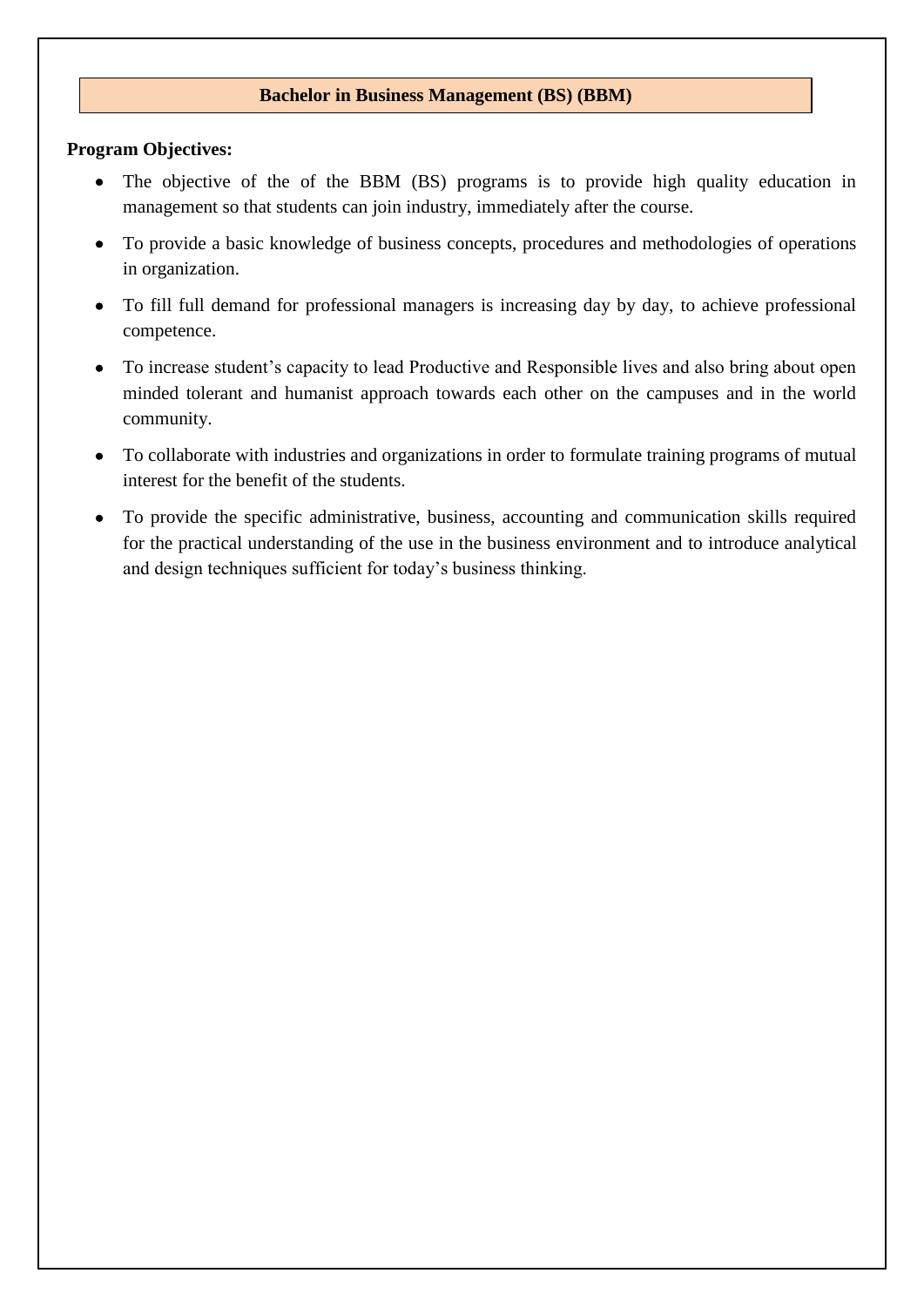| <b>SEM</b> | <b>Subject Name</b>               | <b>Course Objective</b>                                                                                                                                                                                                  |
|------------|-----------------------------------|--------------------------------------------------------------------------------------------------------------------------------------------------------------------------------------------------------------------------|
| M 1.1      | Principles of Management - I      | • To Understanding various concepts of Management                                                                                                                                                                        |
| M 1.2      | Communication Skill - I           | • To impart the basic communication skills among students.<br>To improve the English Language Proficiency of the<br>Students.<br>• To develop confidence in Speaking English.                                            |
| M 1.3      | Microeconomics                    | • To study various basic economics concepts.                                                                                                                                                                             |
| M 1.4      | <b>Fundamentals of Accounting</b> | To study the fundamental Accounting concepts, terms,<br>jargons and learn the process of recording of financial<br>transactions in the books of Accounts.<br>• To develop the foundation for higher studies in the field |
|            |                                   | of accounting.                                                                                                                                                                                                           |
| M 1.5      |                                   | • To study and understand the basic concepts of marketing,<br>marketing mix and market segmentation.<br>To apply knowledge of the key marketing concepts to                                                              |
|            | <b>Introduction to Marketing</b>  | $\bullet$<br>business situations.                                                                                                                                                                                        |
|            |                                   | To study and understand the new trends of marketing.                                                                                                                                                                     |
| M 1.6      | <b>Fundamentals of Computer</b>   | To make students well familiar with computer concepts<br>and Office automation tools.                                                                                                                                    |
| M 1.7      | Practical on ICT practices        | • To understand basic term of Information Technology.<br>To Impart Practical Training on using Internet based<br>$\bullet$<br>applications.                                                                              |
| M 2.1      | Principles of Management – II     | To Understanding advance concepts of Management.<br>$\bullet$                                                                                                                                                            |
| M 2.2      | Communication Skill - II          | • To impart the basic communication skills among students.<br>To improve the English Language Proficiency of the<br>Students.<br>• To develop confidence in Speaking English.                                            |
| M 2.3      | Macroeconomics                    | • To develop basic understanding about macroeconomics,<br>investment,<br>inflation<br>consumption,<br>and<br>deflation,<br>monetary policy, fiscal policy and Business cycle                                             |
| M 2.4      | <b>Financial Accounting</b>       | • To give practical knowledge of accounting to the students.<br>To make the students competent in preparation of<br>$\bullet$<br>Accounts for the Business Entities.                                                     |
| M 2.5      | <b>Organization Behavior</b>      | To prepare students in understanding various traits of<br>Organization Behavior.                                                                                                                                         |
| M 2.6      | e-commerce & M-Commerce           | To understand the basics of electronic commerce and<br>Mobile Commerce.                                                                                                                                                  |
| M 2.7      | Practical on Office Automation    | To understand terms and familiar with MS-Office suite.<br>$\bullet$                                                                                                                                                      |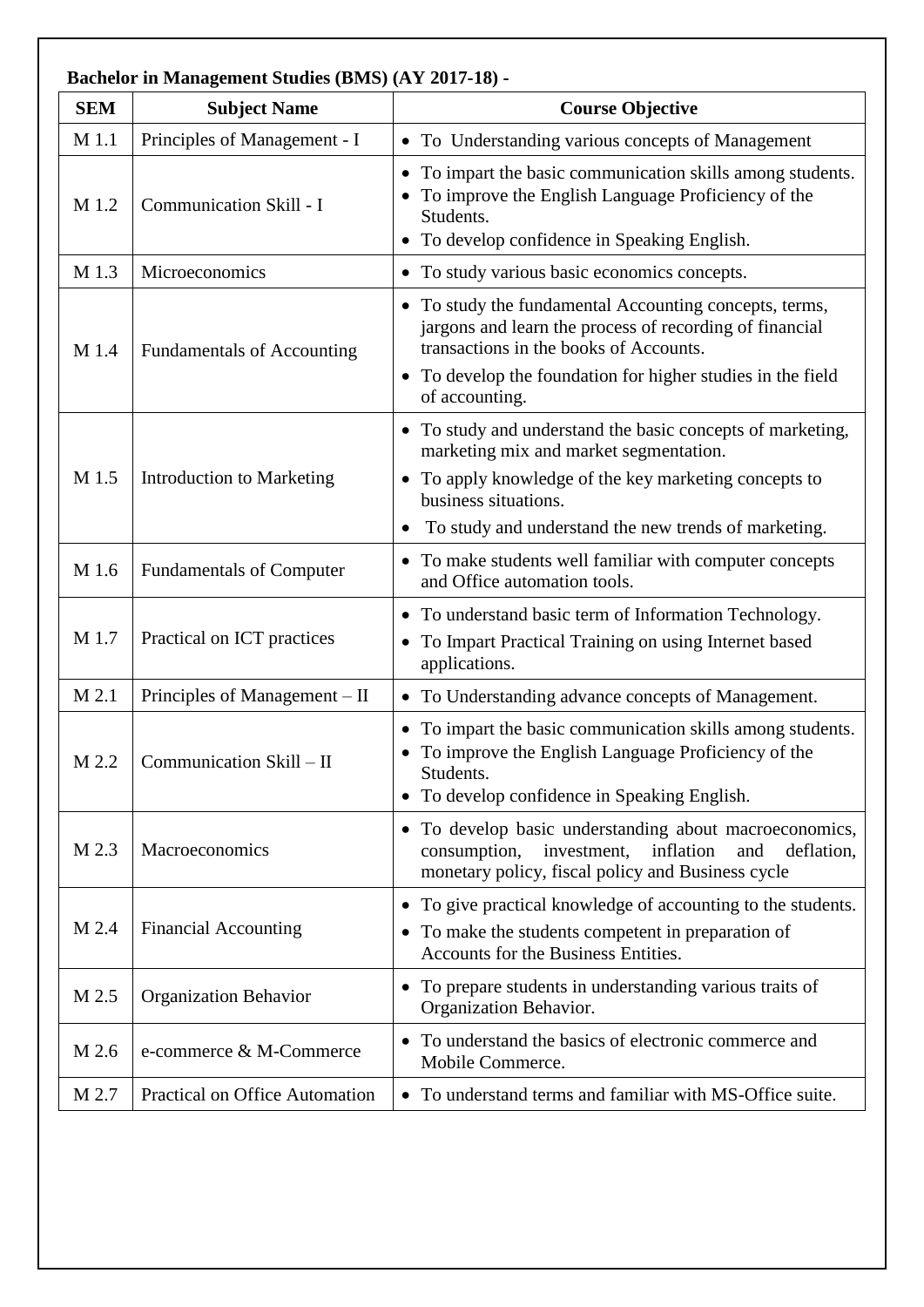| Code | <b>Course Name</b>                                    | <b>Course Objectives</b>                                                                                                                                                                                                                     |
|------|-------------------------------------------------------|----------------------------------------------------------------------------------------------------------------------------------------------------------------------------------------------------------------------------------------------|
| M1.1 | Foundation in course for<br>managers                  | • To study the fundamental Accounting concepts, terms,<br>jargons and learn the process of recording of financial<br>transactions in the books of Accounts.<br>• To develop the foundation for higher studies in the field of<br>accounting. |
| M1.2 | Professional<br>Communication I                       | • To impart the basic communication skills among students.<br>To improve the English Language Proficiency of the<br>Students.<br>• To develop confidence in Speaking English.                                                                |
| M1.3 | Principles of Management                              | • To provide a basis of understanding to the students with<br>reference to working of business organization through the<br>process of management.                                                                                            |
| M1.4 | <b>Business Economics</b>                             | • To prepare students in understanding important concepts of<br>Managerial Economics, demand forecasting, production<br>function, cost function, pricing policies and market structure                                                       |
| M1.5 | <b>Computer Fundamental</b><br>and Office Automation  | <b>NA</b>                                                                                                                                                                                                                                    |
| M1.6 | Practical based on<br>Professional Comm.              | • To impart the practical aspects of communication skills<br>among students.<br>To improve the English Language proficiency of the Student<br>• To develop confidence in Speaking English.                                                   |
| M1.7 | Practical Based on<br>Computer<br>Fund. & Application | <b>NA</b>                                                                                                                                                                                                                                    |
| M2.1 | <b>Human Resource</b><br>Management                   | • To provide an understanding of the strategic importance of<br>managing human resources within an organization.<br>• To provide an overview of the various functions of the HR<br>management                                                |
| M2.2 | Professional<br>Communication II                      | • To impart the basic communication skills among students.<br>To improve the English Language Proficiency of the<br>Students.<br>To develop confidence in Speaking English.                                                                  |
| M2.3 | Principles of Accounting                              | <b>NA</b>                                                                                                                                                                                                                                    |
| M2.4 | Business Ethics &<br><b>Professional Values</b>       | To know the basic ethics $\&$ rules for living happily.<br>$\bullet$<br>To behave positively by learning right professional ethics.                                                                                                          |
| M2.5 | <b>Indian Economics</b>                               | To train students in understanding important concepts of<br>$\bullet$<br>Indian Economics.                                                                                                                                                   |
| M2.6 | Practical based on<br>Professional                    | • To impart the practical aspects of communication skills<br>among students.<br>To improve the English Language proficiency of the Student<br>To develop confidence in Speaking English.                                                     |
| M2.7 | Practical based on Tally<br>ERP                       | • To practically train students in Accounting using Tally ERP.                                                                                                                                                                               |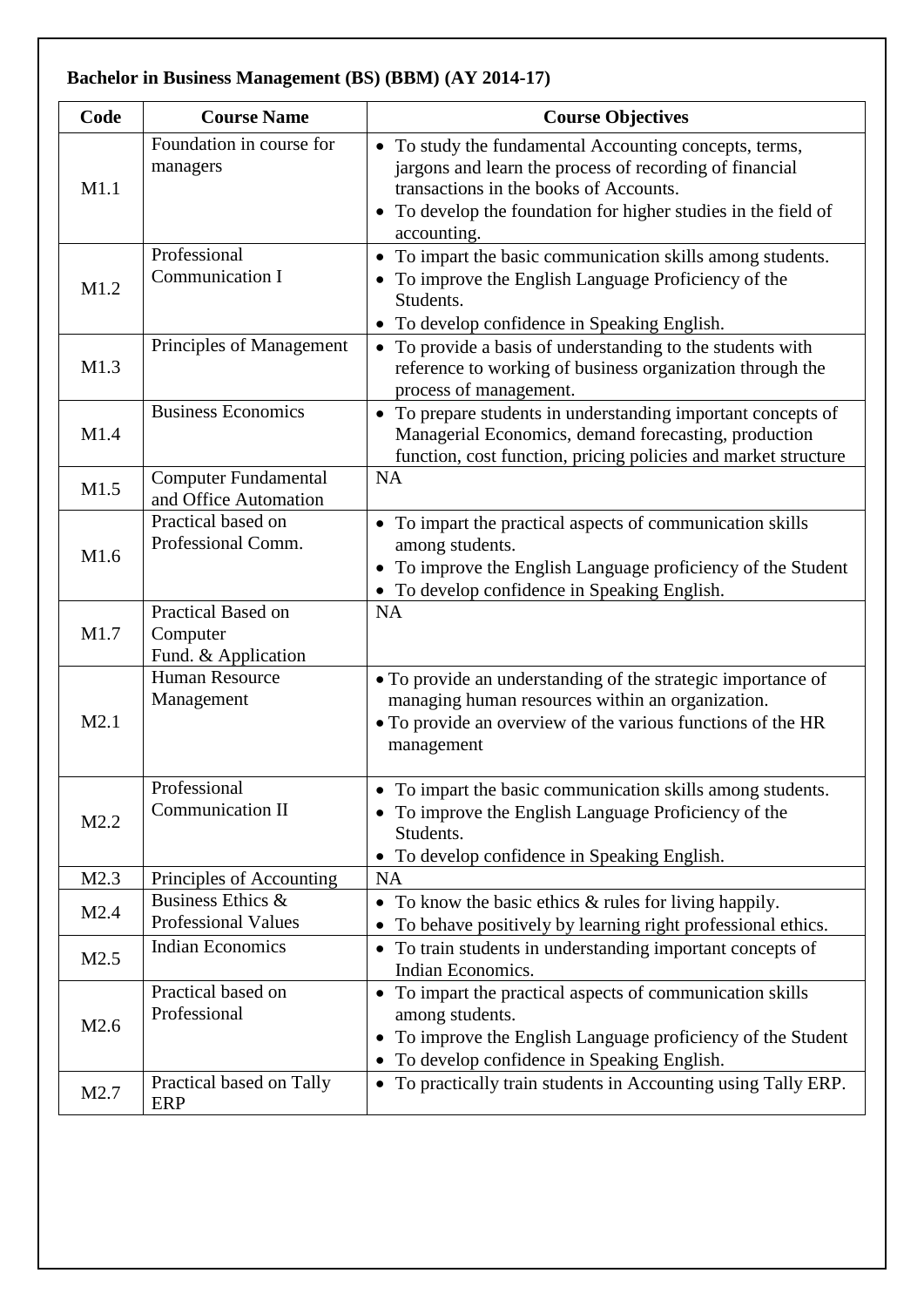| Code | <b>Course Name</b>                                 | <b>Course Objectives</b>                                                                                                                                                                                                                                                                                                                                                                                                                                                                                                                                                     |
|------|----------------------------------------------------|------------------------------------------------------------------------------------------------------------------------------------------------------------------------------------------------------------------------------------------------------------------------------------------------------------------------------------------------------------------------------------------------------------------------------------------------------------------------------------------------------------------------------------------------------------------------------|
| M3.1 | <b>Mathematics and Statistics</b><br>for Managers  | • To impart the basics of mathematics $\&$ statistics among the<br>future managers.                                                                                                                                                                                                                                                                                                                                                                                                                                                                                          |
| M3.2 | Modern Management<br>Practices                     | • To study the Indian management practices in relevance with<br>traditional and modern business<br>• To study TQM, 5's Model, Poke Yoke and benchmarking<br>concepts of management and its applications.                                                                                                                                                                                                                                                                                                                                                                     |
| M3.3 | Career Management and<br>Counseling                | • To have a detailed career plan for the students $\&$ achieve<br>their all goals in life.                                                                                                                                                                                                                                                                                                                                                                                                                                                                                   |
| M3.4 | Corporate Accounting &<br>Costing                  | • To understand the Accounting of Joint Stock Companies<br>• To understand the Concept of Shares and Debentures                                                                                                                                                                                                                                                                                                                                                                                                                                                              |
| M3.5 | Principles of Marketing                            | • To study and understand the basic concepts of marketing,<br>marketing mix and market segmentation.<br>• To apply knowledge of the key marketing concepts to<br>business situations.<br>To study and understand the new trends of marketing.                                                                                                                                                                                                                                                                                                                                |
| M3.6 | Practical based on Advanced<br>Excel               | <b>NA</b>                                                                                                                                                                                                                                                                                                                                                                                                                                                                                                                                                                    |
| M3.7 | <b>Practical Based on Internet</b><br>& Web Design | <b>NA</b>                                                                                                                                                                                                                                                                                                                                                                                                                                                                                                                                                                    |
| M4.1 | <b>Research Methodology</b>                        | • To study the research methodology for decision making in<br>business.<br>Conduct the survey, filling up question aire and prepare<br>research reports.                                                                                                                                                                                                                                                                                                                                                                                                                     |
| M4.2 | Direct & Indirect Tax                              | • Awareness about basic concepts of Total Income Tax<br>Calculations.<br>• Ability to calculate Income from Salary, House Property<br>and Business/Profession<br>• Basic understanding of indirect taxation including VAT<br>(Sales Tax) and Service Tax.                                                                                                                                                                                                                                                                                                                    |
| M4.3 | Introduction to $E -$<br>Commerce                  | <b>NA</b>                                                                                                                                                                                                                                                                                                                                                                                                                                                                                                                                                                    |
| M4.4 | Cyber crime and security                           | <b>NA</b>                                                                                                                                                                                                                                                                                                                                                                                                                                                                                                                                                                    |
| M4.5 | <b>Financial Management</b>                        | • To understand the Profit maximization occurs<br>when marginal cost is equal to marginal revenue. This is the<br>main objective of Financial Management.<br>• To know about the Wealth maximization means<br>maximization of shareholders' wealth. It is an advanced goal<br>compared to profit maximization.<br>• To see the Survival of company is an important<br>consideration when the financial manager makes any<br>financial decisions. One incorrect decision may lead<br>company to be bankrupt.<br>• To maintaining proper cash flow is a short run objective of |
|      |                                                    | financial management. It is necessary for operations to pay                                                                                                                                                                                                                                                                                                                                                                                                                                                                                                                  |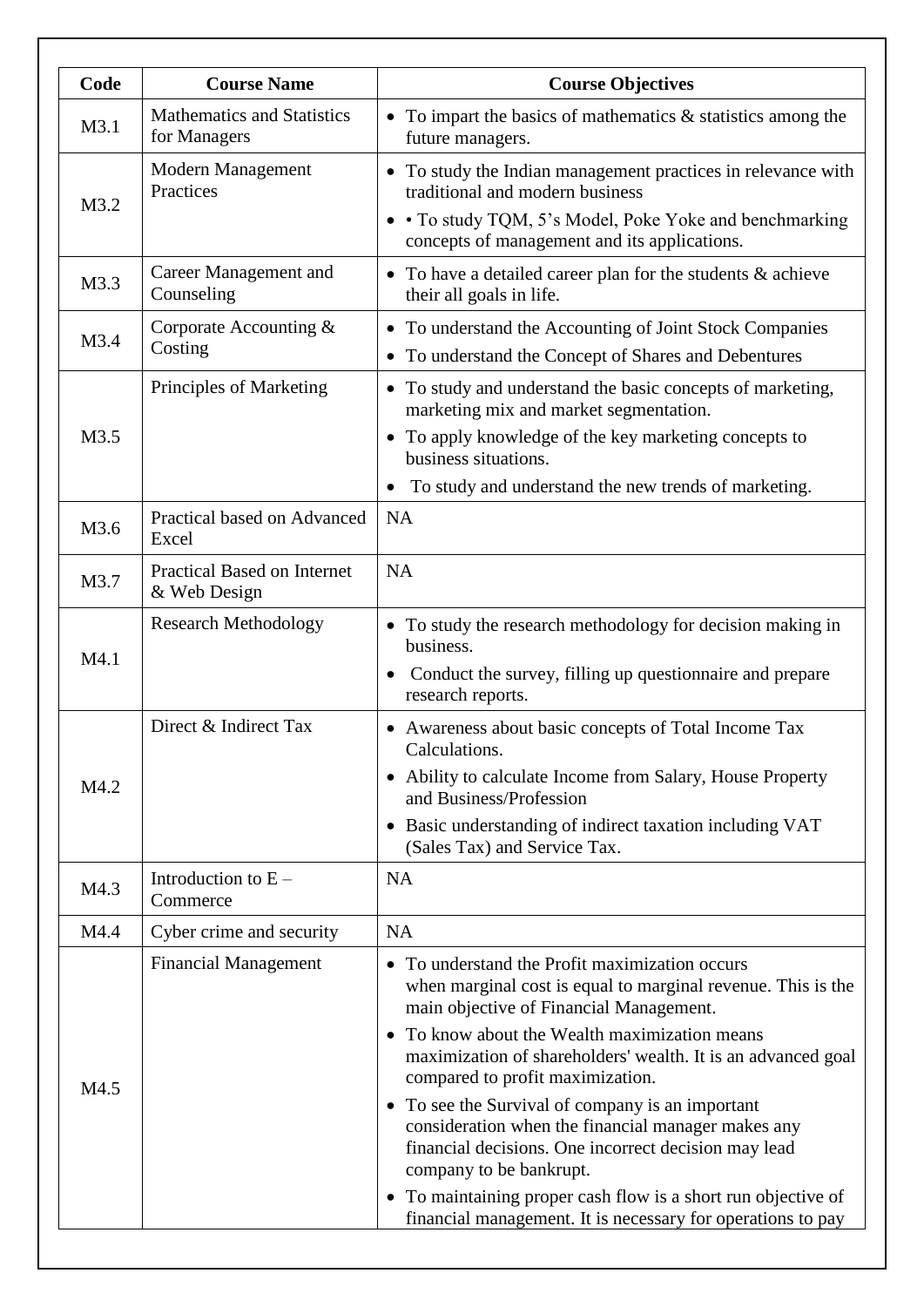|      |                                         | the day-to-day expenses e.g. raw material, electricity bills,<br>wages, rent etc. A good cash flow ensures the survival of<br>company.<br>• To be aware of Minimization on capital cost in financial<br>management can help operations gain more profit. |
|------|-----------------------------------------|----------------------------------------------------------------------------------------------------------------------------------------------------------------------------------------------------------------------------------------------------------|
| M4.6 | Practical Based on $E -$<br>Commerce    | NA.                                                                                                                                                                                                                                                      |
| M4.7 | Practical Based on Tax base<br>Software | • To study the Tax Calculation under Income Tax Act 1961.                                                                                                                                                                                                |

| Code             | <b>Course Name</b>                            | <b>Course Objectives</b>                                                                                  |
|------------------|-----------------------------------------------|-----------------------------------------------------------------------------------------------------------|
|                  | <b>Entrepreneurship Development</b>           | • To understand the concept of entrepreneurship.                                                          |
|                  |                                               | • To know the qualities of entrepreneur.                                                                  |
|                  |                                               | To describe the types of entrepreneur.                                                                    |
|                  |                                               | • To identify the new business opportunities.                                                             |
| M <sub>5.1</sub> |                                               | • To know the Entrepreneurship Development Programme.                                                     |
|                  |                                               | • To acquaint with Role of Entrepreneur and Inducement measures.                                          |
|                  |                                               | • To under entrepreneurship development theories and factors<br>affecting.                                |
|                  |                                               | • To recognize women entrepreneurship.                                                                    |
|                  | Soft Skills Development                       | • To equip students with the necessary soft skills to enhance their<br>competitive edge in the job market |
| M5.2             |                                               | • To imbibe in students positive attitude towards life and work                                           |
|                  |                                               | • To help students excel in their individual and professional lives<br>using the soft skills              |
|                  | <b>Business Law</b>                           | • Learn The Law & Legal Principals OF Contract Act 1872.                                                  |
|                  |                                               | • Draft legal documents including partnership deed $&$ service tax<br>returns.                            |
|                  |                                               | • Understand the basic structure, rules $\&$ powers of consumer<br>protection act.                        |
| M <sub>5.3</sub> |                                               | • To know the provision regarding strikes and lock outs under<br>industrial dispute act.                  |
|                  |                                               | • Be acquainted with development of patents and environment<br>protection act.                            |
|                  |                                               | • Students to gain a better underrating of the negotiable instrument<br>act.                              |
|                  |                                               | • Learn how to analysis the legal constraints on business.                                                |
|                  |                                               | • Be able to face the Problems on Various Sides of Business and<br>Tax Law.                               |
| M5.4             | Marketing Research and<br>Consumer Behavior   | <b>NA</b>                                                                                                 |
| M5.5             | Organizational Behavior-I                     | <b>NA</b>                                                                                                 |
| M5.6             | Practical based on Soft Skills<br>Development | • To train students to use the soft skills efficiently                                                    |
|                  |                                               |                                                                                                           |